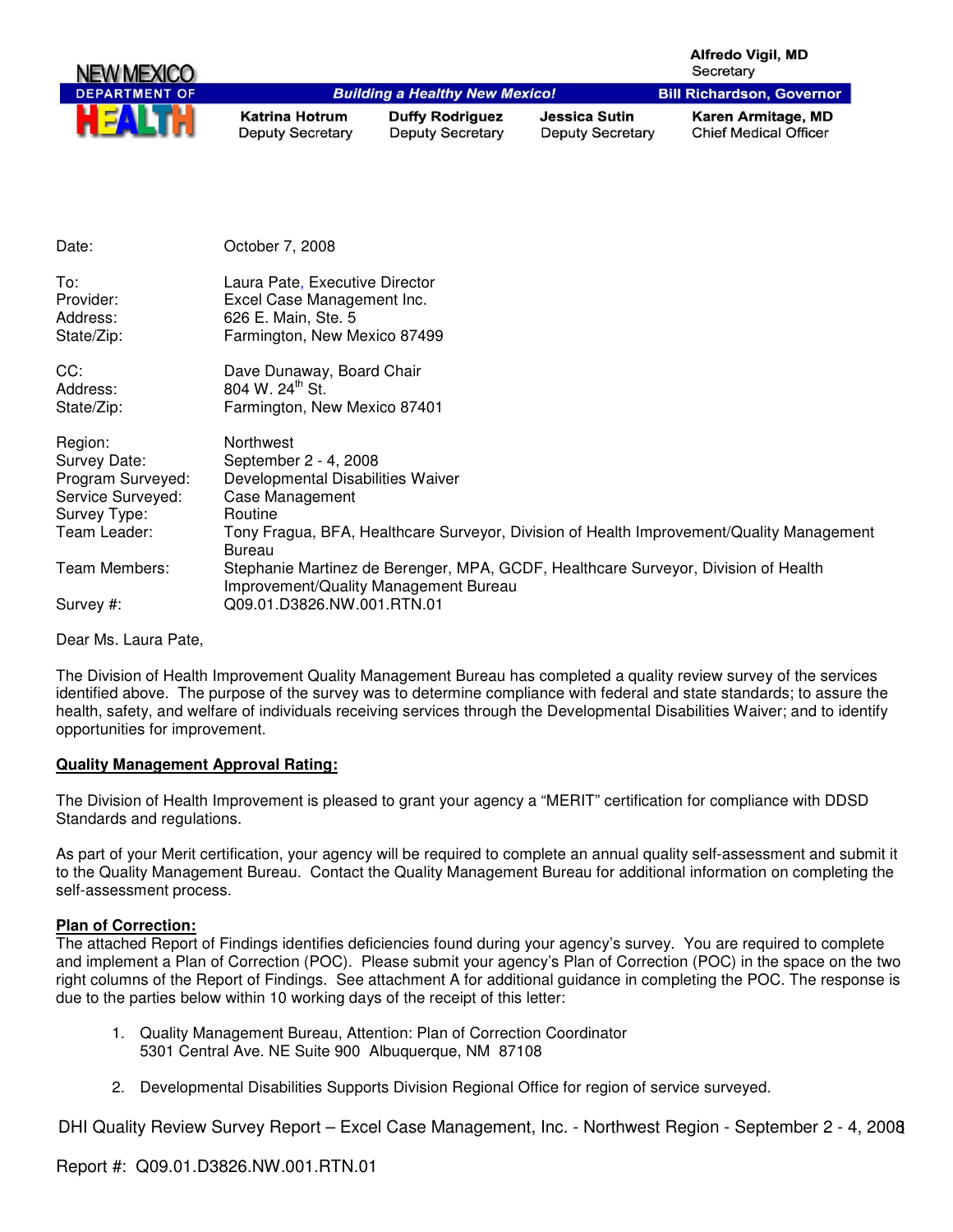Upon notification from QMB that your Plan of Correction has been approved, you must implement all remedies and corrective actions within 45 working days. If your plan of correction is denied, you must resubmit a revised plan ASAP for approval. All remedies must still be completed within 45 working days of the original submission.

Failure to submit, complete or implement your POC within the required time frames will result in the imposition of a \$200 per day Civil Monetary Penalty until it is received, completed and/or implemented.

#### **Request for Informal Reconsideration of Findings (IRF):**

If you disagree with a determination of noncompliance (finding) you have 10 working days upon receipt of this notice to request an IRF. Submit your request for an IRF in writing to:

> QMB Deputy Bureau Chief 5301 Central Ave NE Suite #900 Albuquerque, NM 87108 Attention: IRF request

A request for an IRF will not delay the implementation of your Plan of Correction which must be completed within 45 working days. Providers may not appeal the nature or interpretation of the standard or regulation, the team composition, sampling methodology or the Scope and Severity of the finding.

If the IRF approves the change or removal of a finding, you will be advised of any changes.

This IRF process is separate and apart from the Informal Dispute Resolution (IDR) and Fair Hearing Process for Sanctions from DOH.

Please call the Team Leader at 505-222-8670, if you have questions about the survey or the report. Thank you for your cooperation and for the work you perform.

Sincerely,

nthony

Anthony Fragua, BFA Team Lead/Health Care Surveyor Division of Health Improvement Quality Management Bureau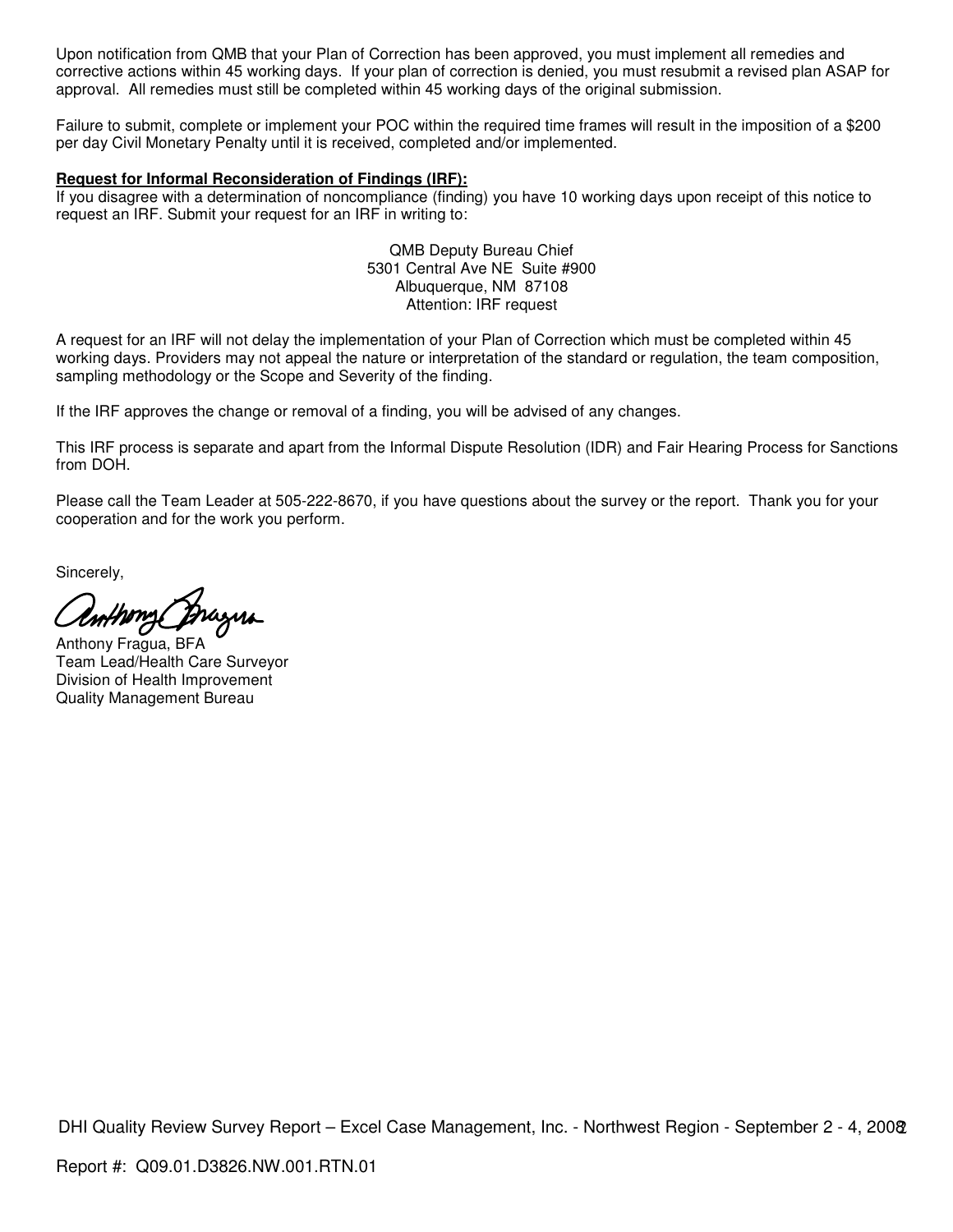#### **Survey Process Employed:**

Entrance Conference Date: September 2, 2008

Exit Conference Date: September 4, 2008

Present: **Excel Case Management, Inc.**

Laura Pate, Executive Director

**DOH/DHI/QMB** 

Tony Fragua, BFA, Team Lead/Healthcare Surveyor Stephanie Martinez de Berenger, MPA, GCDF, Healthcare Surveyor

Present: **Excel Case Management, Inc.** Laura Pate, Executive Director Serena Thompson, Case Manager Supervisor

**DOH/DHI/QMB** 

Tony Fragua, BFA, Team Lead/Healthcare Surveyor Stephanie Martinez de Berenger, MPA, GCDF, Healthcare Surveyor Valerie V. Valdez, MS, Health Program Manager (via Phone)

**DDSD - Northwest Regional Office**

Cathy Saxton, Case Manager Coordinator Crystal Wright, Regional Director (via phone)

Administrative Locations Visited Number: 1 Total Sample Size **Number:** 20 Case Managers Interviewed Mumber: 6

Records Reviewed (Persons Served) Number: 20

Administrative Files Reviewed

**Billing Records** 

- Incident Management Records
- Personnel Files
- Training Records
- Agency Policy and Procedure
- Caregiver Criminal History Screening Records
- Employee Abuse Registry
- Quality Improvement/Quality Assurance Plan

- CC: Distribution List: DOH Division of Health Improvement
	- DOH Developmental Disabilities Supports Division
	- DOH Office of Internal Audit
	- HSD Medical Assistance Division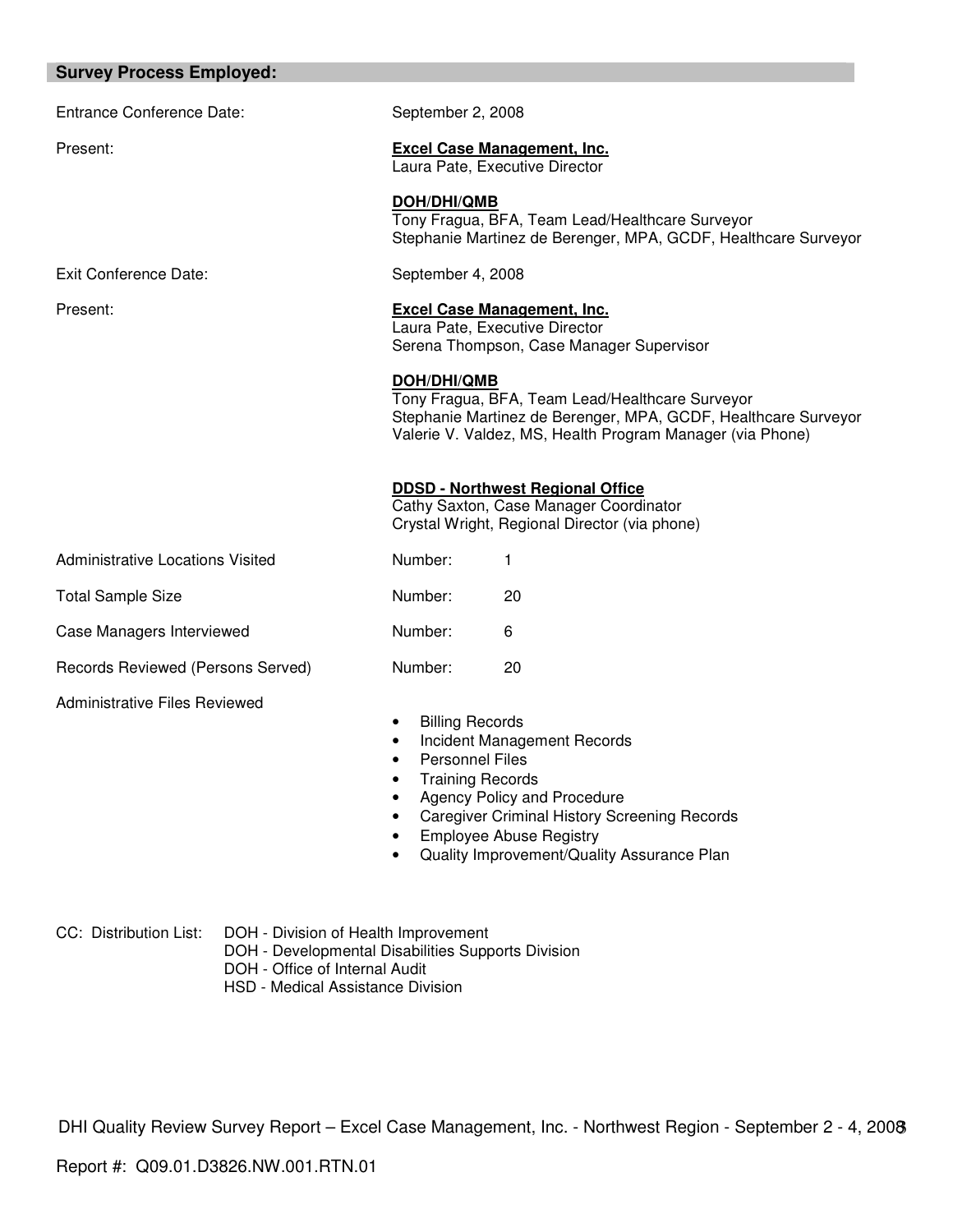# **Provider Instructions for Completing the QMB Plan of Correction (POC) Process**

- After a QMB Quality Review, your Survey Report will be sent to you via certified mail. You may request that it also be sent to you electronically by calling George Perrault, Plan of Correction Coordinator at 505-222-8624.
- Within 10 business days of the date you received your survey report, you must develop and send your Plan of Correction response to the QMB office. (Providers who do not pick up their mail will be referred to the Internal Review Committee [IRC]).
- For each Deficiency in your Survey Report, include specific information about HOW you will correct each Deficiency, WHO will fix each Deficiency ("Responsible Party"), and by WHEN ("Date Due").
- Your POC must not only address HOW, WHO and WHEN each Deficiency will be corrected, but must also address overall systemic issues to prevent the Deficiency from reoccurring, i.e., Quality Assurance (QA). Your description of your QA must include specifics about your selfauditing processes, such as HOW OFTEN you will self-audit, WHO will do it, and WHAT FORMS will be used.
- Corrective actions should be incorporated into your agency's Quality Assurance/Quality Improvement policies and procedures.
- You may send your POC response electronically to George.Perrault@state.nm.us, by fax (505- 841-5815), or by postal mail.
- Do not send supporting documentation to QMB until after your POC has been approved by QMB.
- QMB will notify you if your POC has been "Approved" or "Denied".
- Whether your POC is "Approved" or "Denied", you have a maximum of 45 business days to correct all survey Deficiencies from the date of receipt of your Survey Report. If your POC is "Denied" it must be revised and resubmitted ASAP, as the 45 working day limit is in effect. Providers whose revised POC is denied will be referred to the IRC.
- The POC must be completed on the official QMB Survey Report and Plan of Correction Form, unless approved in advance by the POC Coordinator.
- The following Deficiencies must be corrected within the deadlines below (after receipt of your Survey Report):

| $\circ$ CCHS and EAR:              | 10 working days |
|------------------------------------|-----------------|
| $\circ$ Medication errors:         | 10 working days |
| $\circ$ IMS system/training:       | 20 working days |
| $\circ$ ISP related documentation: | 30 working days |
| $\circ$ DDSD Training              | 45 working days |

- If you have questions about the POC process, call the QMB POC Coordinator, George Perrault at 505-222-8624 for assistance.
- For Technical Assistance (TA) in developing or implementing your POC, contact your local DDSD Regional Office.
- Once your POC has been approved by QMB, the POC may not be altered or the dates changed.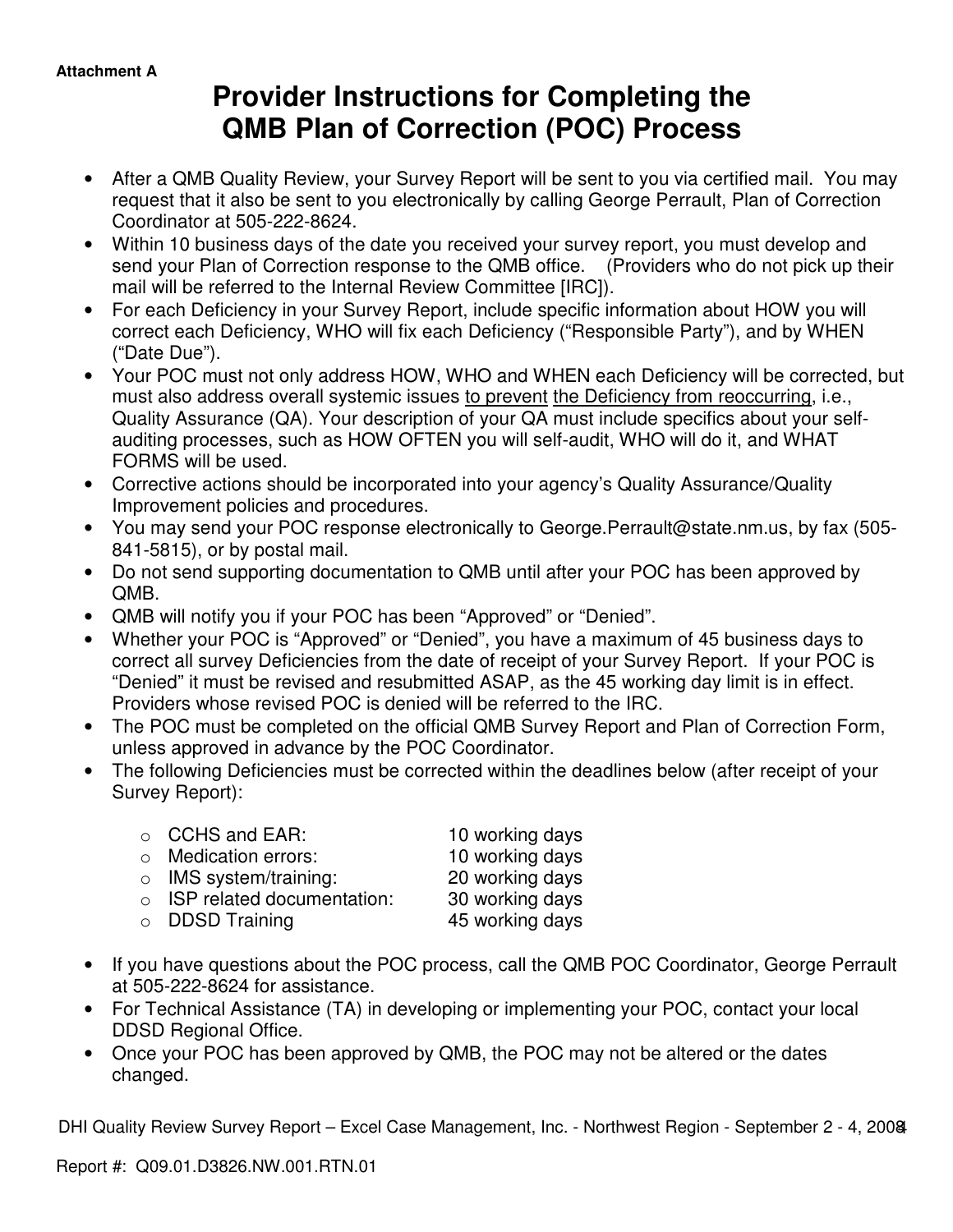- Requests for an extension or modification of your POC (post approval) must be made in writing and submitted to the POC Coordinator at QMB, and are approved on a case-by case basis.
- When submitting supporting documentation, organize your documents by Tag #s, and annotate or label each document using Individual #s.
- Do not submit original documents, copies are fine. Originals must be maintained in the agency/client file(s) as per DDSD Standards.
- Failure to submit, complete or implement your POC within the required timeframes will result in a referral to the IRC and the possible imposition of a \$200 per day Civil Monetary Penalty until it is received, completed and/or implemented.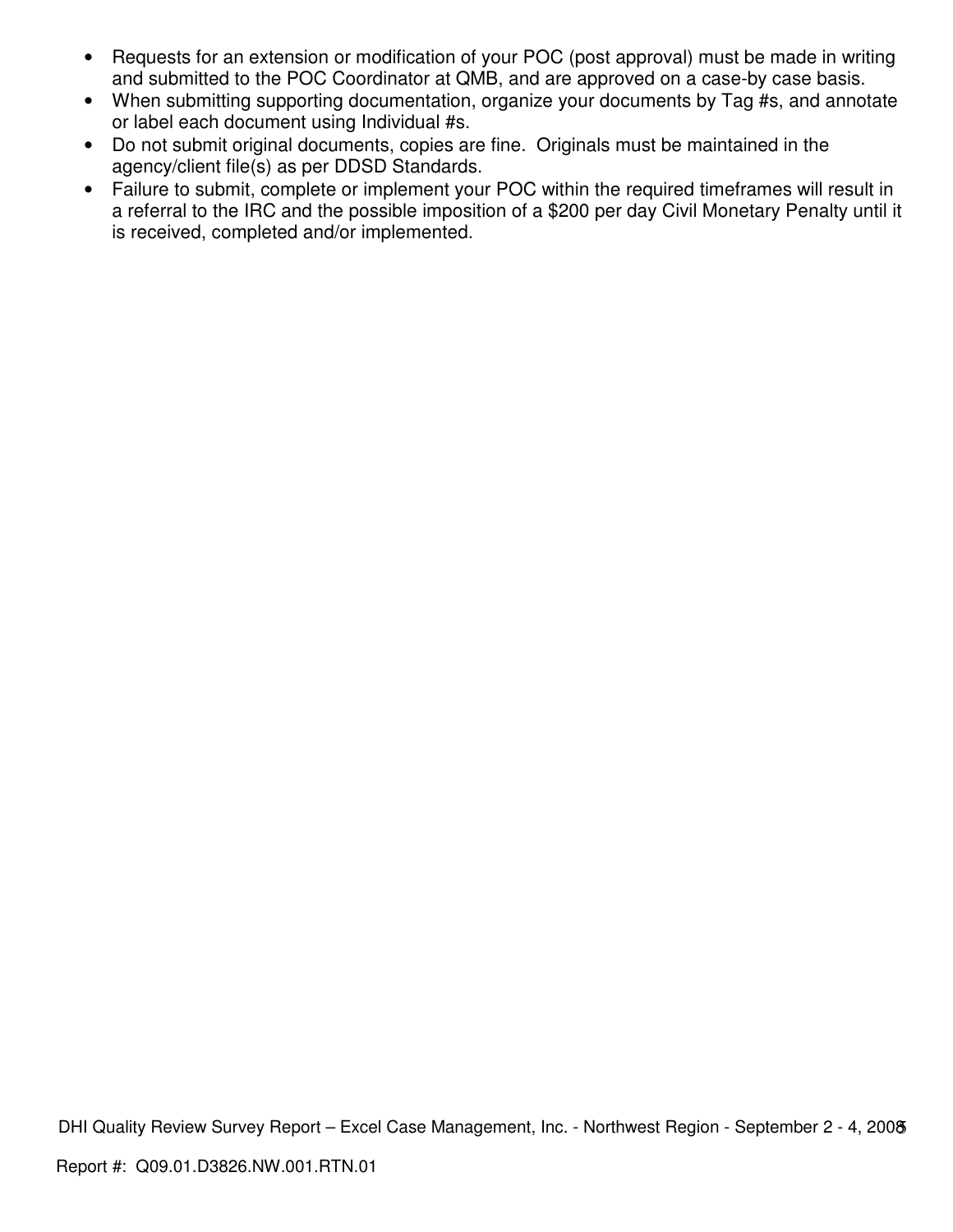## **QMB Scope and Severity Matrix of survey results**

Each deficiency in your Report of Findings is scored on a Scope and Severity Scale. The culmination of each deficiency's Scope and Severity is used to determine degree of compliance to standards and regulations and level of QMB Certification.

|                 |                      |                                                                |                                  | <b>SCOPE</b>                    |                                               |
|-----------------|----------------------|----------------------------------------------------------------|----------------------------------|---------------------------------|-----------------------------------------------|
|                 |                      |                                                                | <b>Isolated</b><br>$01\% - 15\%$ | <b>Pattern</b><br>$16\% - 79\%$ | <b>Widespread</b><br>$80\% - 100\%$           |
| <b>SEVERITY</b> | High Impact          | Immediate<br>Jeopardy to<br>individual health<br>and or safety | J.                               | Κ.                              | L.                                            |
|                 |                      | <b>Actual harm</b>                                             | G.                               | H.                              | ι.                                            |
|                 | <b>Impact</b>        | No Actual Harm<br><b>Potential for more</b>                    | D.                               | Е.                              | $F.$ (3 or more)                              |
|                 | Medium               | than minimal harm                                              | $D.$ (2 or less)                 |                                 | <b>F.</b> (no conditions<br>of participation) |
|                 | <b>Impact</b><br>Low | No Actual Harm<br>Minimal potential<br>for harm.               | A.                               | <b>B.</b>                       | C.                                            |

Scope and Severity Definitions:

## Key to Scope scale:

#### Isolated:

A deficiency that is limited to 1% to 15% of the sample, usually impacting no more than one or two individuals in the sample.

## Pattern:

A deficiency that impacts a number or group of individuals from 16% to 79% of the sample is defined as a pattern finding. Pattern findings suggest the need for system wide corrective actions.

## Widespread:

A deficiency that impacts most or all (80% to 100%) of the individuals in the sample is defined as widespread or pervasive. Widespread findings suggest the need for system wide corrective actions as well as the need to implement a Continuous Quality Improvement process to improve or build infrastructure. Widespread findings must be referred to the Internal Review Committee for review and possible actions or sanctions.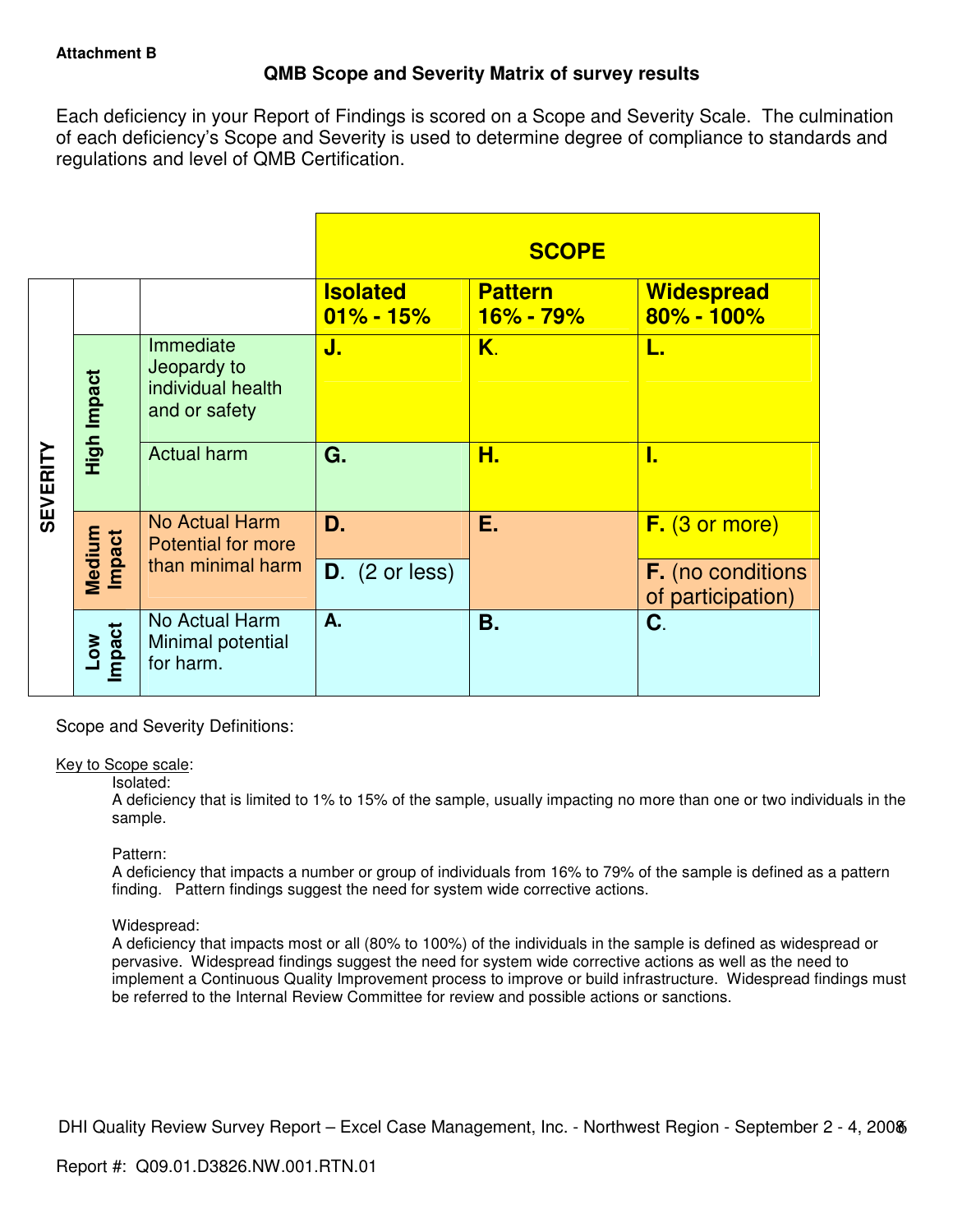#### Key to Severity scale:

Low Impact Severity: (Blue)

Low level findings have no or minimal potential for harm to an individual. Providers that have no findings above a "C" level may receive a "Quality" Certification approval rating from QMB.

#### Medium Impact Severity: (Tan)

Medium level findings have a potential for harm to an individual. Providers that have no findings above a "F" level and/or no more than two F level findings and no F level Conditions of Participation may receive a "Merit" Certification approval rating from QMB.

#### High Impact Severity: (Green or Yellow)

High level findings are when harm to an individual has occurred. Providers that have no findings above "I" level may only receive a "Standard" Approval rating from QMB and will be referred to the IRC.

#### High Impact Severity: (Yellow)

"J, K, and L" Level findings:

This is a finding of Immediate Jeopardy. If a provider is found to have "I" level findings or higher, with an outcome of Immediate Jeopardy, including repeat findings or Conditions of Participation they will be referred to the Internal Review Committee.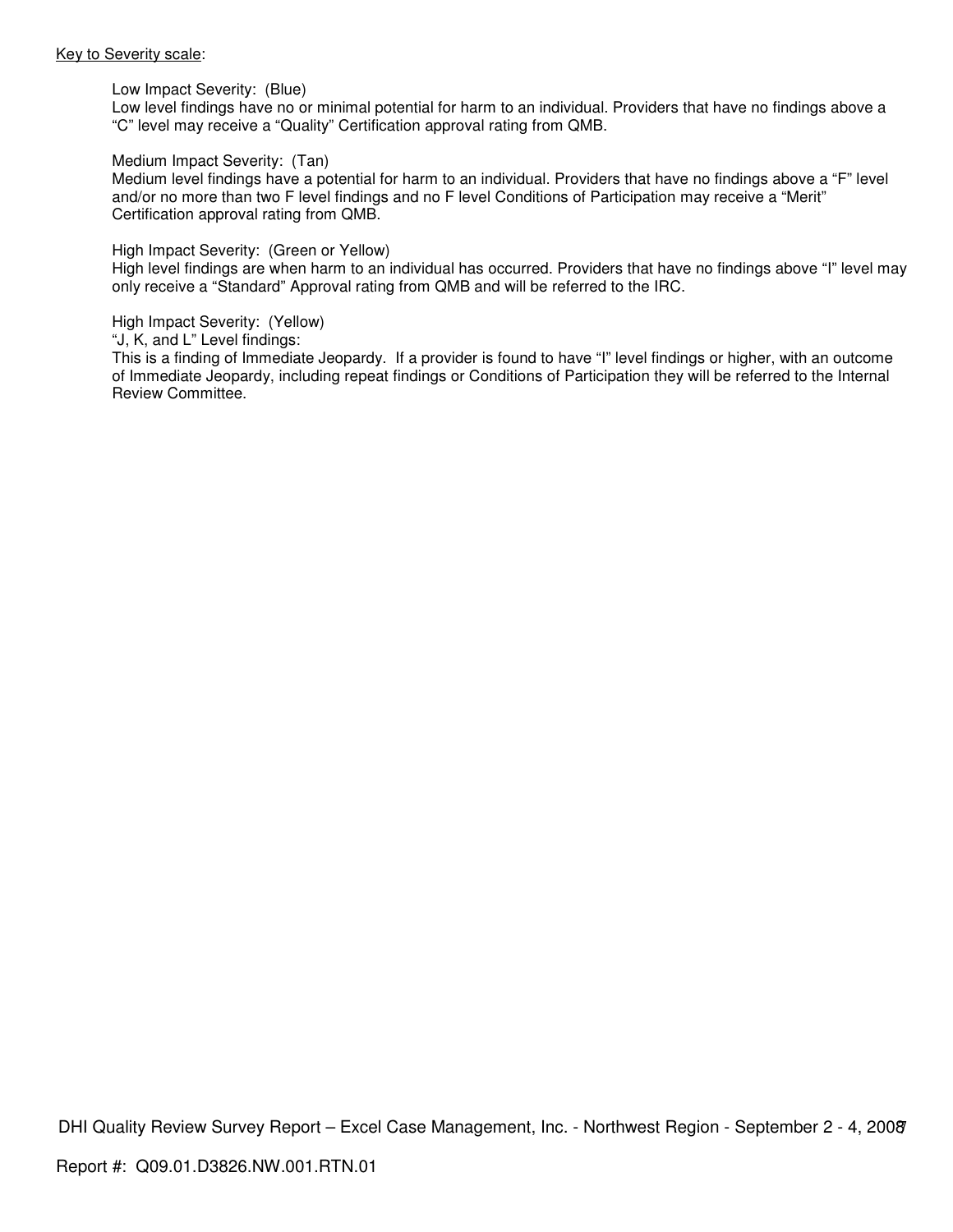## **Guidelines for the Provider Informal Reconsideration of Finding (IRF) Process**

## **Introduction:**

Throughout the process, surveyors are openly communicating with providers. Open communication means that surveyors have clarified issues and/or requested missing information before completing the review. Regardless, there may still be instances where the provider disagrees with a specific finding.

To informally dispute a finding the provider must request in writing an Informal Reconsideration of the Finding (IRF) to the QMB Deputy Bureau Chief **within 10 working days** of receipt of the final report.

The written request for an IRF must be completed on the **QMB Request for Informal Reconsideration of Finding Form** (available on the QMB website) and must specify in detail the request for reconsideration and why the finding is inaccurate. The **IRF request must include all supporting documentation or evidence that was not previously reviewed during the survey process.** 

## **The following limitations apply to the IRF process:**

- The request for an IRF and all supporting evidence must be received in 10 days.
- Findings based on evidence requested during the survey and not provided may not be subject to reconsideration.
- The supporting documentation must be new evidence not previously reviewed by the survey team.
- Providers must continue to complete their plan of correction during the IRF process
- Providers may not request an IRF to challenge the Scope and Severity of a finding.
- Providers may not request an IRF to challenge the sampling methodology.
- Providers may not request an IRF based on disagreement with the nature of the standard or regulation.
- Providers may not request an IRF to challenge the team composition
- Providers may not request an IRF to challenge the QMB Quality Approval Rating and the length of their DDSD provider contract.

## **A Provider forfeits the right to an IRF if the request is not made within 10 working days of receiving the report and does not include all supporting documentation or evidence to show compliance with the standards and regulations.**

QMB has 30 working days to complete the review and notify the provider of the decision. The request will be reviewed by the IRF committee. The Provider will be notified in writing of the ruling, no face to face meeting will be conducted.

When a Provider requests that a finding be reconsidered, it does not stop or delay the Plan of Correction process. **Providers must continue to complete the Plan of Correction, including the finding in dispute regardless of the IRF status.** If a finding is successfully reconsidered, it will be noted and will be removed or modified from the report. It should be noted that in some cases a Plan of Correction may be completed prior to the IRF process being completed. The provider will be notified in writing on the decisions of the IRF committee.

## **Administrative Review Process:**

If a Provider desires to challenge the decision of the IRF committee they may request an Administrative Review by the DHI and DDSD Director. The Request must be made in writing to the QMB Bureau Chief and received within 5 days of notification from the IRF decision.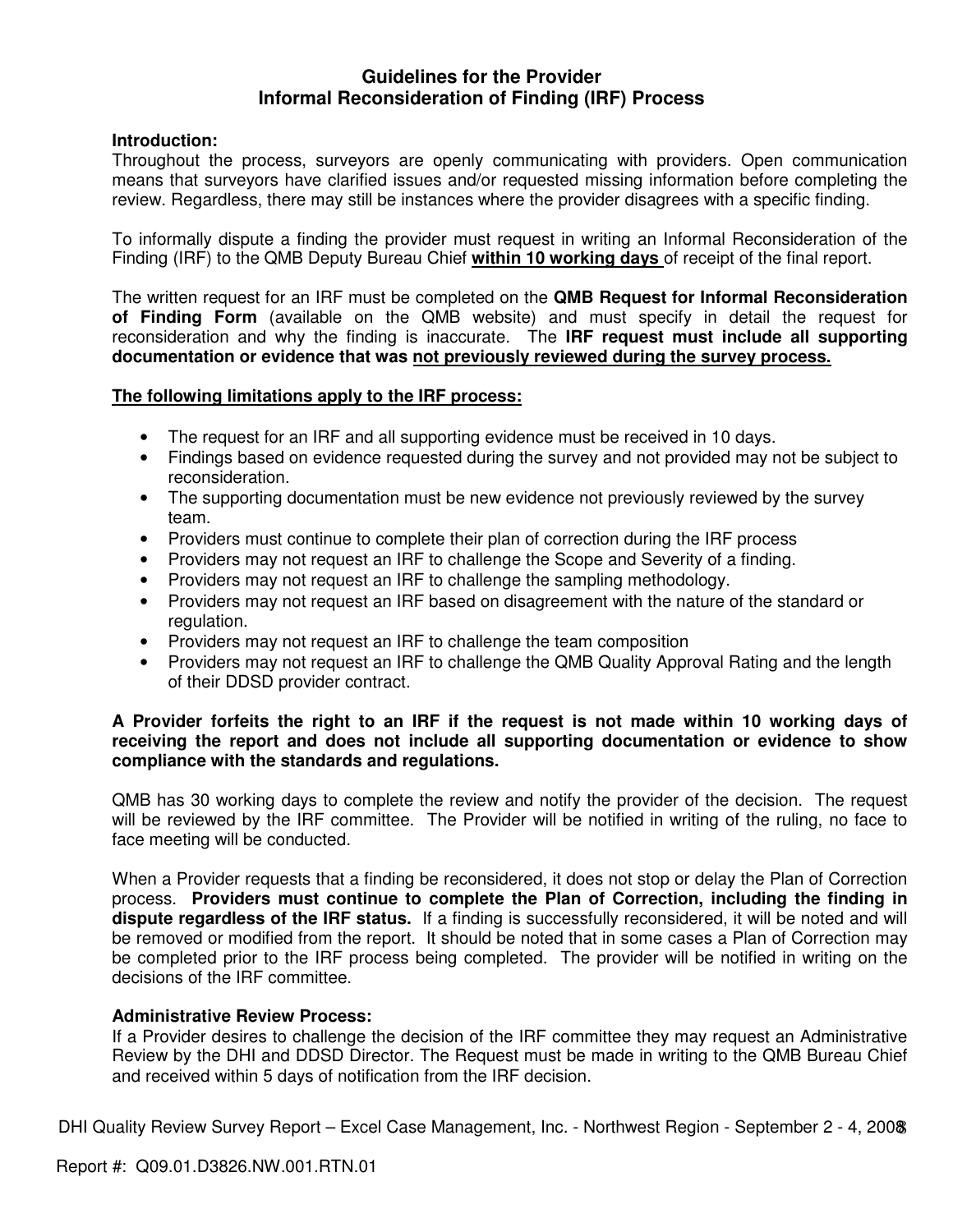## **Regarding IRC Sanctions:**

The Informal Reconsideration of the Finding process is a separate process specific to QMB Survey Findings and should not be confused with any process associated with IRC Sanctions.

If a Provider desires to Dispute or Appeal an IRC Sanction that is a separate and different process. Providers may choose the Informal Dispute Resolution Process or the Formal Medicaid Fair Hearing Process to dispute or appeal IRC sanctions, please refer to the DOH Sanction policy and section 39 of the provider contract agreement.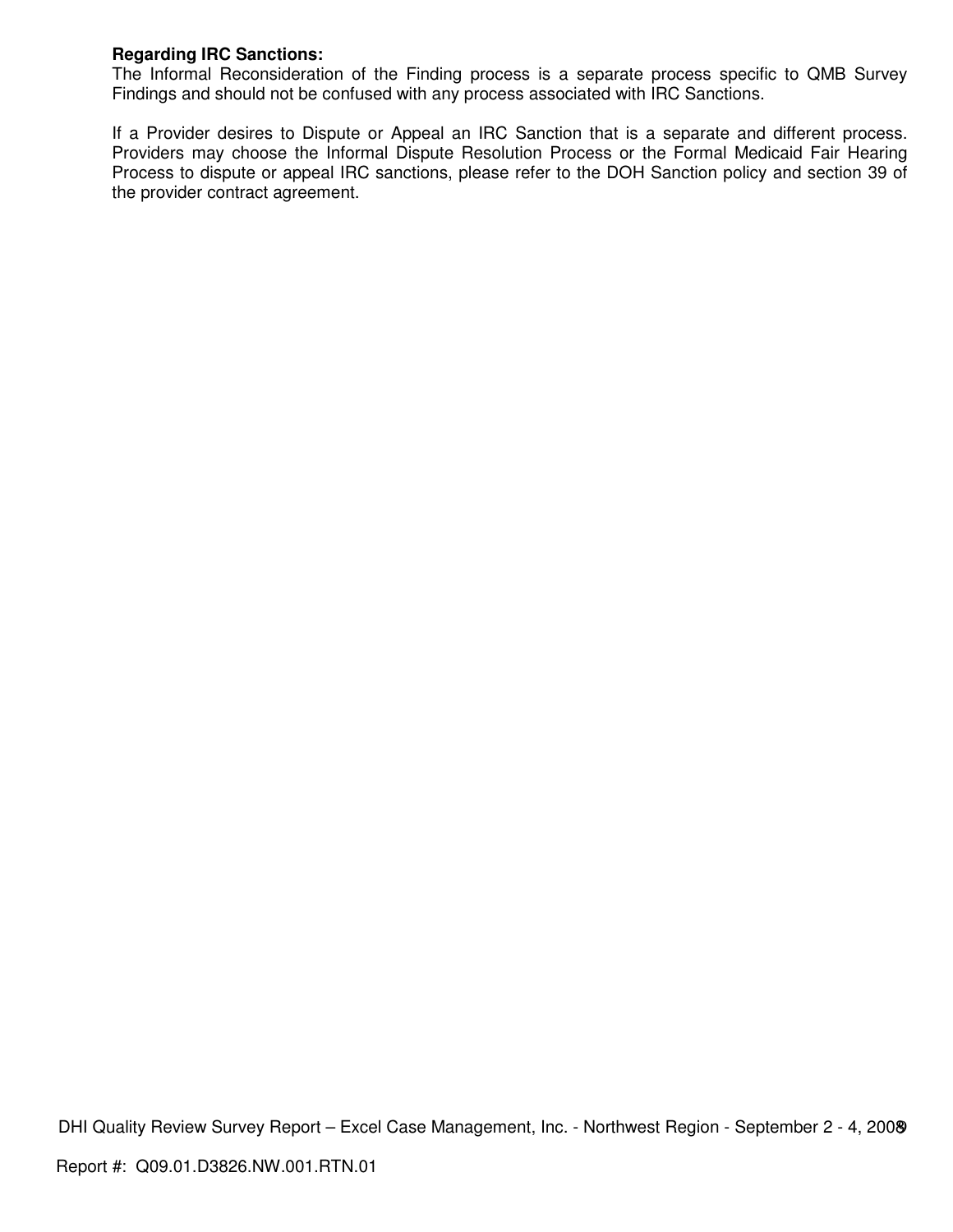| Agency:          | Excel Case Management, Inc. - Northwest Region |
|------------------|------------------------------------------------|
| Program:         | Developmental Disabilities Waiver              |
| Service:         | Case Management                                |
| Monitoring Type: | Routine                                        |
| Date of Survey:  | September 2 - 4, 2008                          |

| <b>Statute</b>                                                                                                                                                                                                                                                                                                                                                                                                                                                                                                                                                                                                                                                                                                                                                                                                                                                                                                                                                                                                                                                                                                                                                                                                                                                                                                                                                                                                                                                                     | <b>Deficiency</b>                                                                                                                                                                                                                                                                                                                                                                                                                                                                                                                                                                                                                                                                                       | <b>Agency Plan of Correction and</b><br><b>Responsible Party</b> | Date Due |
|------------------------------------------------------------------------------------------------------------------------------------------------------------------------------------------------------------------------------------------------------------------------------------------------------------------------------------------------------------------------------------------------------------------------------------------------------------------------------------------------------------------------------------------------------------------------------------------------------------------------------------------------------------------------------------------------------------------------------------------------------------------------------------------------------------------------------------------------------------------------------------------------------------------------------------------------------------------------------------------------------------------------------------------------------------------------------------------------------------------------------------------------------------------------------------------------------------------------------------------------------------------------------------------------------------------------------------------------------------------------------------------------------------------------------------------------------------------------------------|---------------------------------------------------------------------------------------------------------------------------------------------------------------------------------------------------------------------------------------------------------------------------------------------------------------------------------------------------------------------------------------------------------------------------------------------------------------------------------------------------------------------------------------------------------------------------------------------------------------------------------------------------------------------------------------------------------|------------------------------------------------------------------|----------|
| Tag #1A08 Agency Case File                                                                                                                                                                                                                                                                                                                                                                                                                                                                                                                                                                                                                                                                                                                                                                                                                                                                                                                                                                                                                                                                                                                                                                                                                                                                                                                                                                                                                                                         | <b>Scope and Severity Rating: B</b>                                                                                                                                                                                                                                                                                                                                                                                                                                                                                                                                                                                                                                                                     |                                                                  |          |
| Developmental Disabilities (DD) Waiver Service<br>Standards effective 4/1/2007<br><b>CHAPTER 1 II. PROVIDER AGENCY</b><br><b>REQUIREMENTS:</b> The objective of these<br>standards is to establish Provider Agency policy,<br>procedure and reporting requirements for DD<br>Medicaid Waiver program. These requirements<br>apply to all such Provider Agency staff, whether<br>directly employed or subcontracting with the<br>Provider Agency. Additional Provider Agency<br>requirements and personnel qualifications may<br>be applicable for specific service standards.<br>D. Provider Agency Case File for the<br><b>Individual:</b> All Provider Agencies shall maintain<br>at the administrative office a confidential case<br>file for each individual. Case records belong to<br>the individual receiving services and copies shall<br>be provided to the receiving agency whenever<br>an individual changes providers. The record<br>must also be made available for review when<br>requested by DOH, HSD or federal government<br>representatives for oversight purposes. The<br>individual's case file shall include the following<br>requirements:<br>Emergency contact information,<br>(1)<br>including the individual's address, telephone<br>number, names and telephone numbers of<br>relatives, or guardian or conservator, physician's<br>name(s) and telephone number(s), pharmacy<br>name, address and telephone number, and<br>health plan if appropriate; | Based on record review, the Agency failed to<br>maintain at the administrative office a<br>confidential case file for 9 of 20 individuals.<br>Review of the Agency individual case files<br>indicated the following items were not found,<br>incomplete, and/or not current:<br>Addendum A (#2 & 5)<br>Occupational Therapy Plan (#20)<br>Health Assessment Tool (#7, 8 & 11)<br>٠<br><b>Crisis Plans</b><br><sup>o</sup> Seizures (#2, 7, 8 & 11)<br>Special Health Care Plans<br>Meal Time Plan (#20)<br>$\circ$<br>Nutritional Plan (#20)<br>Dental (#2, 7, 19 & 20)<br>Hearing (#2, 7 & 15)<br>٠<br>Vision (#2, 7 & 10)<br>Nutritional Evaluation (#20)<br>$\bullet$<br>Vocational Assessment (#20) |                                                                  |          |
| The individual's complete and current<br>(2)                                                                                                                                                                                                                                                                                                                                                                                                                                                                                                                                                                                                                                                                                                                                                                                                                                                                                                                                                                                                                                                                                                                                                                                                                                                                                                                                                                                                                                       |                                                                                                                                                                                                                                                                                                                                                                                                                                                                                                                                                                                                                                                                                                         |                                                                  |          |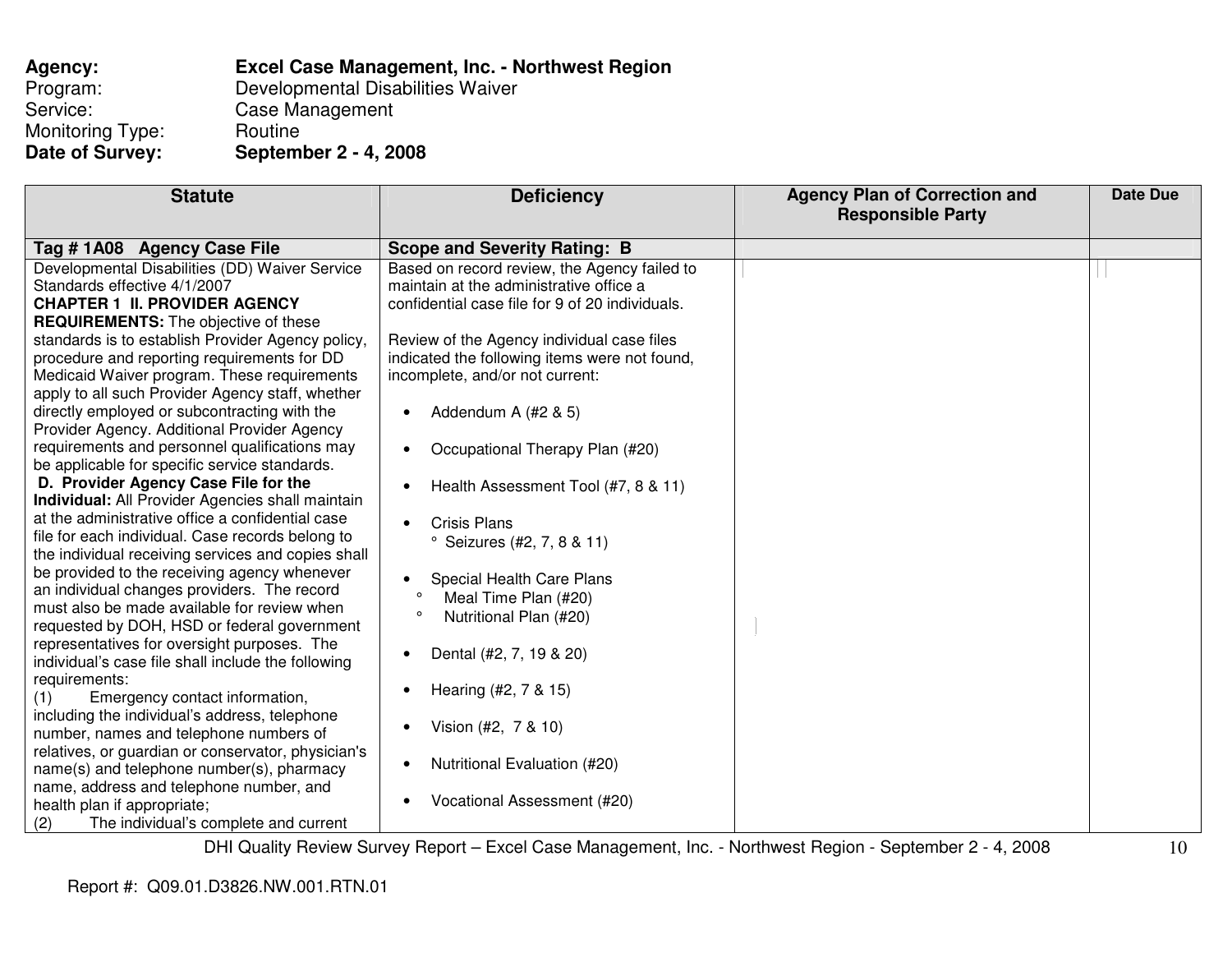| ISP, with all supplemental plans specific to the                      | Career Development Plan (#20)<br>$\bullet$ |  |
|-----------------------------------------------------------------------|--------------------------------------------|--|
| individual, and the most current completed                            |                                            |  |
| Health Assessment Tool (HAT);                                         |                                            |  |
| Progress notes and other service<br>(3)                               |                                            |  |
| delivery documentation;                                               |                                            |  |
| Crisis Prevention/Intervention Plans, if<br>(4)                       |                                            |  |
| there are any for the individual;                                     |                                            |  |
| A medical history, which shall include at<br>(5)                      |                                            |  |
| least demographic data, current and past                              |                                            |  |
| medical diagnoses including the cause (if                             |                                            |  |
| known) of the developmental disability,                               |                                            |  |
| psychiatric diagnoses, allergies (food,                               |                                            |  |
| environmental, medications), immunizations, and                       |                                            |  |
| most recent physical exam;                                            |                                            |  |
| When applicable, transition plans<br>(6)                              |                                            |  |
| completed for individuals at the time of discharge                    |                                            |  |
| from Fort Stanton Hospital or Los Lunas Hospital                      |                                            |  |
| and Training School; and                                              |                                            |  |
| Case records belong to the individual<br>(7)                          |                                            |  |
| receiving services and copies shall be provided                       |                                            |  |
| to the individual upon request.                                       |                                            |  |
| The receiving Provider Agency shall be<br>(8)                         |                                            |  |
| provided at a minimum the following records                           |                                            |  |
|                                                                       |                                            |  |
| whenever an individual changes provider                               |                                            |  |
| agencies:                                                             |                                            |  |
| (a) Complete file for the past 12 months;                             |                                            |  |
| (b) ISP and quarterly reports from the current<br>and prior ISP year; |                                            |  |
| (c) Intake information from original admission                        |                                            |  |
|                                                                       |                                            |  |
| to services; and                                                      |                                            |  |
| (d) When applicable, the Individual Transition                        |                                            |  |
| Plan at the time of discharge from Los                                |                                            |  |
| Lunas Hospital and Training School or Ft.                             |                                            |  |
| Stanton Hospital.                                                     |                                            |  |
|                                                                       |                                            |  |
|                                                                       |                                            |  |
|                                                                       |                                            |  |
|                                                                       |                                            |  |
|                                                                       |                                            |  |
|                                                                       |                                            |  |
|                                                                       |                                            |  |
|                                                                       |                                            |  |
|                                                                       |                                            |  |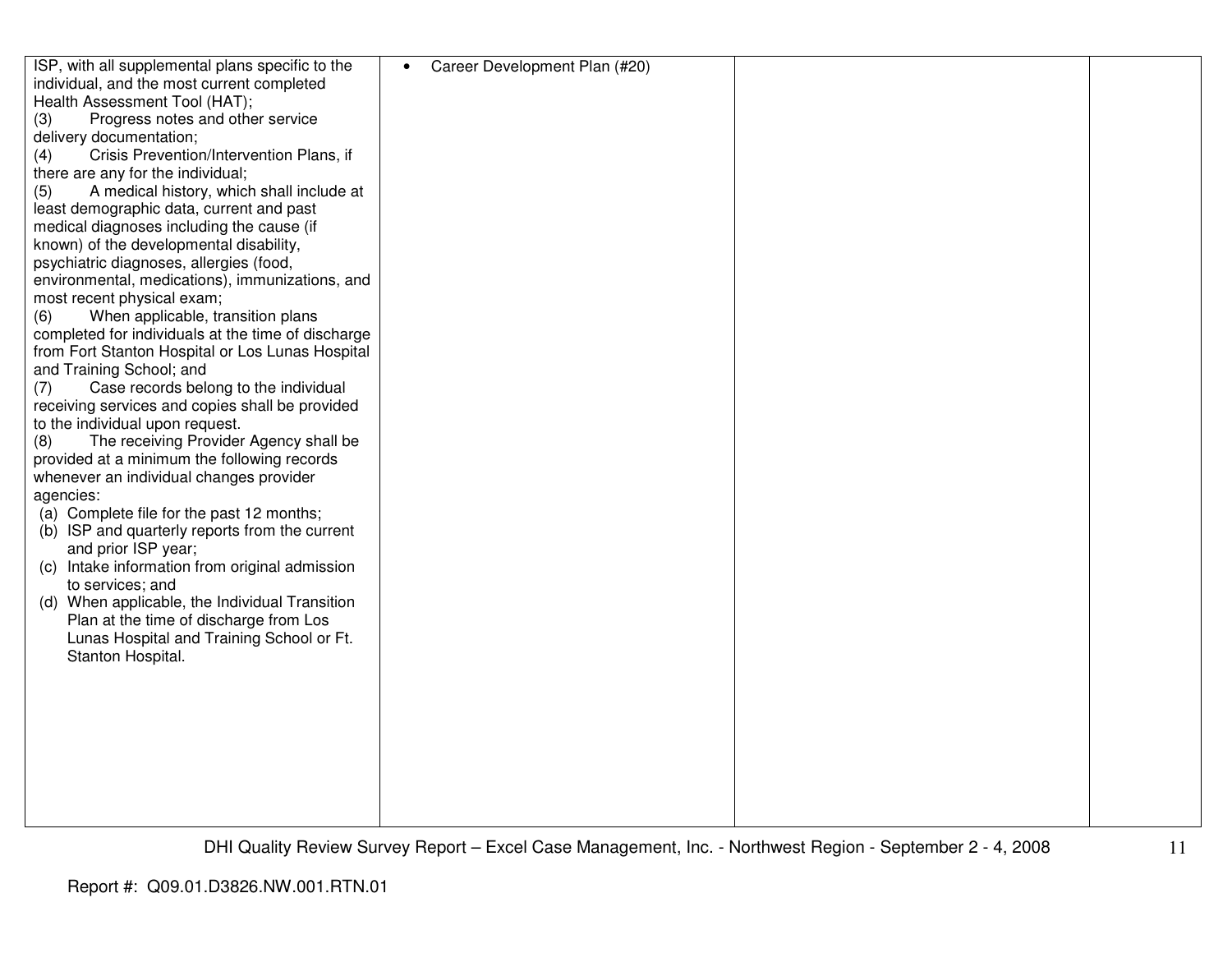| Tag #1A28 (CoP) Incident Mgt. System                      | <b>Scope and Severity Rating: E</b>               |  |
|-----------------------------------------------------------|---------------------------------------------------|--|
| <b>NMAC 7.1.13.10</b>                                     | Based on record review the Agency failed to       |  |
| <b>INCIDENT MANAGEMENT SYSTEM</b>                         | provide documentation indicating consumer,        |  |
| <b>REQUIREMENTS:</b>                                      | family members, or legal guardians had received   |  |
| <b>General: All licensed health care</b><br>А.            | an orientation packet including incident          |  |
| facilities and community based service providers          | management system policies and procedural         |  |
| shall establish and maintain an incident                  | information concerning the reporting of abuse,    |  |
| management system, which emphasizes the                   | neglect or exploitation for 10 of 20 individuals. |  |
| principles of prevention and staff involvement.           |                                                   |  |
| The licensed health care facility or community            | • Parent/Guardian Abuse, Neglect &                |  |
| based service provider shall ensure that the              | Exploitation Training (#3, 5, 7, 8, 9, 10, 11,    |  |
| incident management system policies and                   | 12, 16 & 20)                                      |  |
| procedures requires all employees to be                   |                                                   |  |
| competently trained to respond to, report, and            |                                                   |  |
| document incidents in a timely and accurate               |                                                   |  |
| manner.<br>Е.<br><b>Consumer and Guardian Orientation</b> |                                                   |  |
| Packet: Consumers, family members and legal               |                                                   |  |
| guardians shall be made aware of and have                 |                                                   |  |
| available immediate accessibility to the licensed         |                                                   |  |
| health care facility and community based service          |                                                   |  |
| provider incident reporting processes. The                |                                                   |  |
| licensed health care facility and community               |                                                   |  |
| based service provider shall provide consumers,           |                                                   |  |
| family members or legal guardians an orientation          |                                                   |  |
| packet to include incident management systems             |                                                   |  |
| policies and procedural information concerning            |                                                   |  |
| the reporting of abuse, neglect or                        |                                                   |  |
| misappropriation. The licensed health care                |                                                   |  |
| facility and community based service provider             |                                                   |  |
| shall include a signed statement indicating the           |                                                   |  |
| date, time, and place they received their                 |                                                   |  |
| orientation packet to be contained in the                 |                                                   |  |
| consumer's file. The appropriate consumer,                |                                                   |  |
| family member or legal guardian shall sign this at        |                                                   |  |
| the time of orientation.                                  |                                                   |  |
|                                                           |                                                   |  |
|                                                           |                                                   |  |
|                                                           |                                                   |  |
|                                                           |                                                   |  |
|                                                           |                                                   |  |
|                                                           |                                                   |  |
|                                                           |                                                   |  |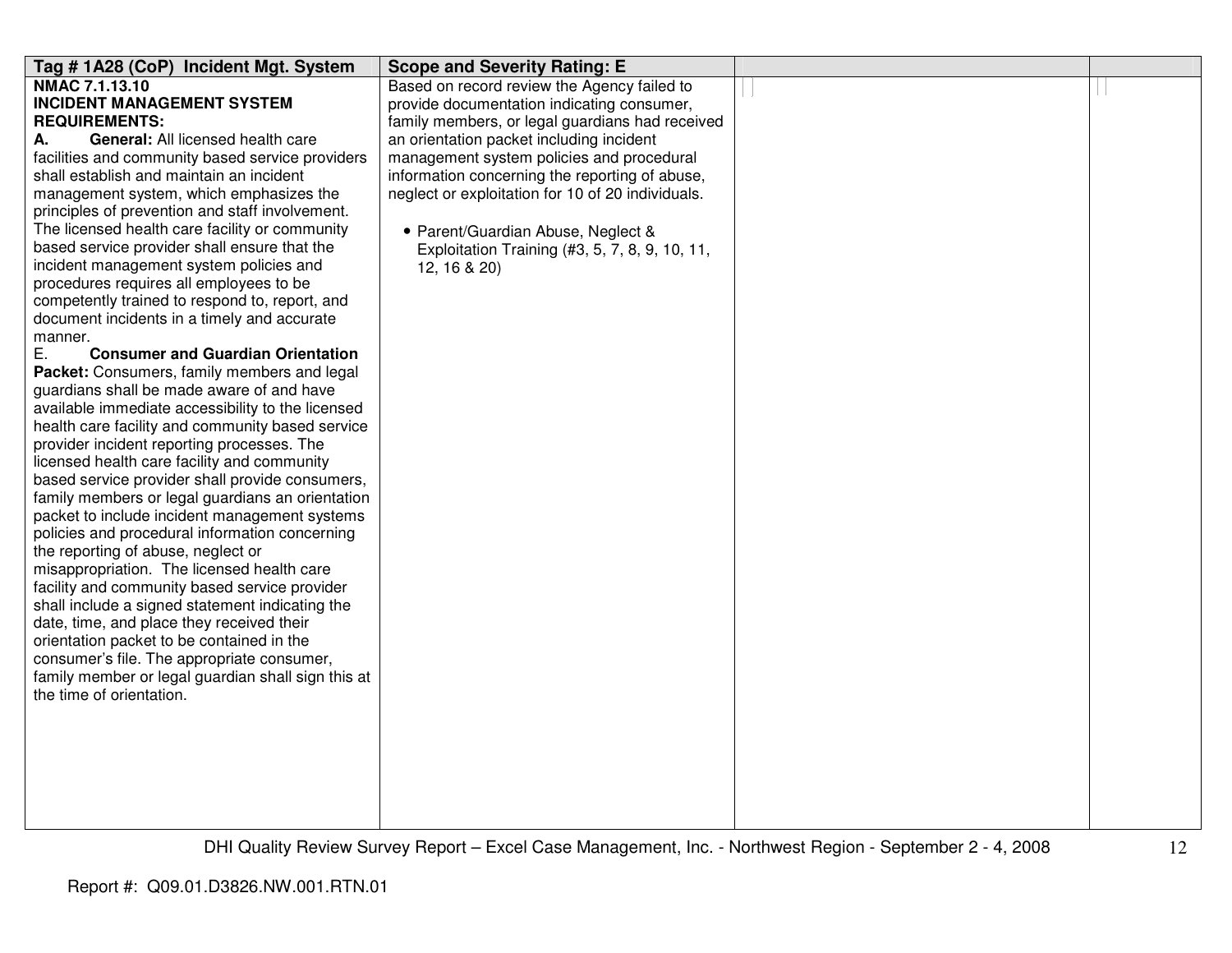| Tag #1A29 Complaints / Grievances                                                                                                                                                                                                                                                                                                                                                                                                                                                                    | <b>Scope and Severity Rating: C</b>                                                                                                                                                                                                       |  |
|------------------------------------------------------------------------------------------------------------------------------------------------------------------------------------------------------------------------------------------------------------------------------------------------------------------------------------------------------------------------------------------------------------------------------------------------------------------------------------------------------|-------------------------------------------------------------------------------------------------------------------------------------------------------------------------------------------------------------------------------------------|--|
| <b>NMAC 7.26.3.6</b><br>А.<br>These regulations set out rights that the<br>department expects all providers of services to<br>individuals with developmental disabilities to<br>respect. These regulations are intended to<br>complement the department's Client Complaint<br>Procedures (7 NMAC 26.4) [now 7.26.4 NMAC].                                                                                                                                                                            | Based on record review, the Agency failed to<br>provide documentation that the complaint<br>procedure had been made available to<br>individuals and/or their legal guardians for 17 of<br>20 individuals.<br>The following was not found: |  |
| NMAC 7.26.3.13 Client Complaint Procedure<br>Available. A complainant may initiate a<br>complaint as provided in the client complaint<br>procedure to resolve complaints alleging that a<br>service provider has violated a client's rights as<br>described in Section 10 [now 7.26.3.10 NMAC].<br>The department will enforce remedies for<br>substantiated complaints of violation of a client's<br>rights as provided in client complaint procedure.<br>[09/12/94; 01/15/97; Recompiled 10/31/01] | • Complaint/Grievance Procedure (#1, 2, 3, 5,<br>6, 7, 8, 9, 10, 11, 12, 13, 14, 15, 16, 19 &<br>(20)                                                                                                                                     |  |
| NMAC 7.26.4.13 Complaint Process:<br>A. (2). The service provider's complaint or<br>grievance procedure shall provide, at a<br>minimum, that: (a) the client is notified of the<br>service provider's complaint or grievance<br>procedure                                                                                                                                                                                                                                                            |                                                                                                                                                                                                                                           |  |
|                                                                                                                                                                                                                                                                                                                                                                                                                                                                                                      |                                                                                                                                                                                                                                           |  |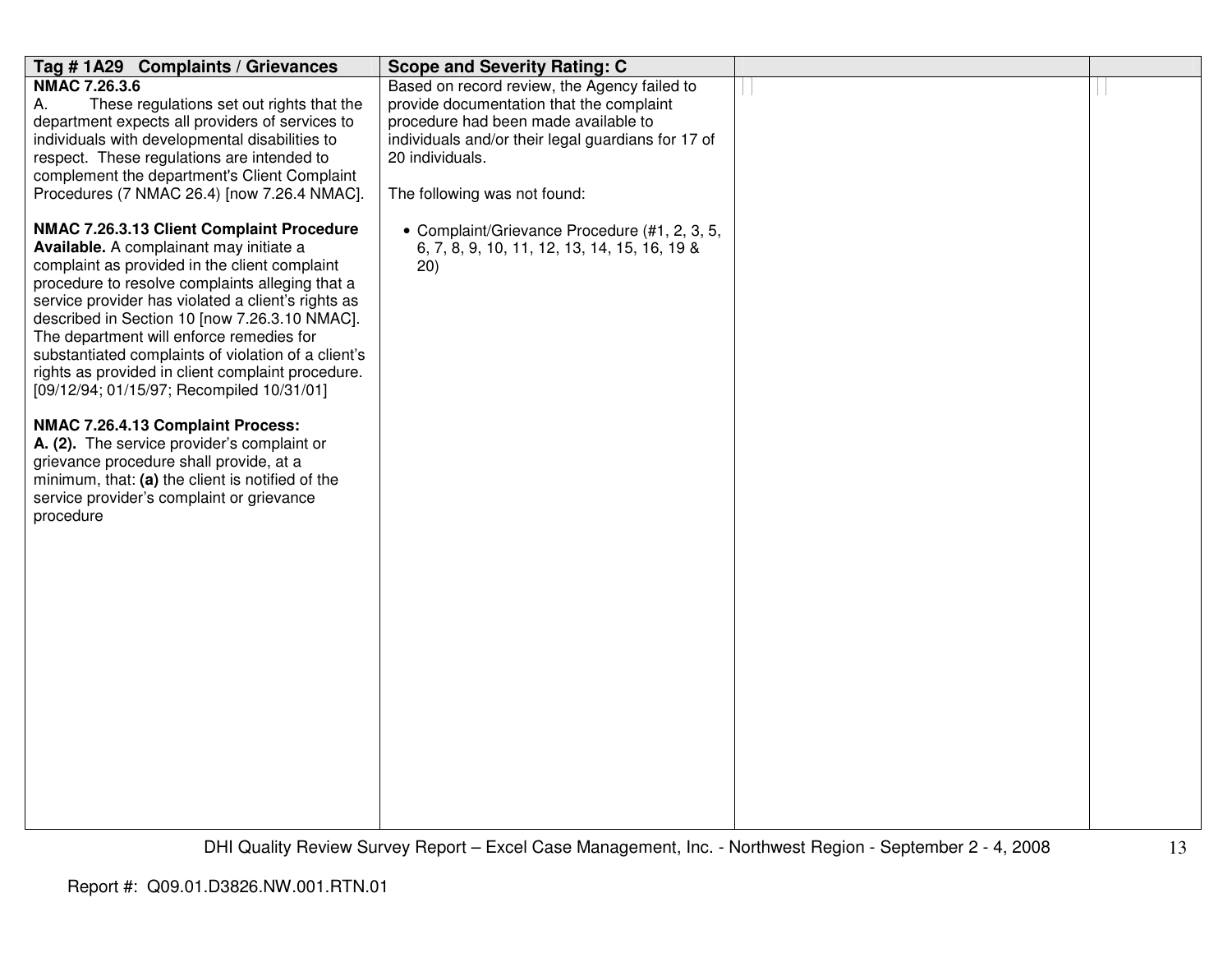| Tag # 4C04 (CoP)- Assessment Activities                                                          | <b>Scope and Severity Rating: D</b>                                      |  |
|--------------------------------------------------------------------------------------------------|--------------------------------------------------------------------------|--|
| Developmental Disabilities (DD) Waiver Service                                                   | Based on record review, the Agency failed to                             |  |
| Standards effective 4/1/2007<br><b>CHAPTER 4 III. CASE MANAGEMENT</b>                            | complete and compile elements of the Long                                |  |
| <b>SERVICE REQUIREMENTS</b>                                                                      | Term Care Assessment Abstract (LTCAA)<br>packet for 1 of 20 individuals. |  |
|                                                                                                  |                                                                          |  |
| <b>B. Case Management Assessment</b>                                                             | The following items were not found or not                                |  |
| <b>Activities:</b> Assessment activities shall include                                           | current:                                                                 |  |
| but are not limited to the following requirements:                                               | Annual Physical (#7)                                                     |  |
| (1) Complete and compile the elements of the                                                     | $\bullet$                                                                |  |
| Long Term Care Assessment Abstract (LTCAA)                                                       |                                                                          |  |
| packet to include:                                                                               |                                                                          |  |
|                                                                                                  |                                                                          |  |
| (a) LTCAA form (MAD 378);<br>(b) Comprehensive Individual Assessment                             |                                                                          |  |
| (CIA);                                                                                           |                                                                          |  |
| (c) Current physical exam and                                                                    |                                                                          |  |
| medical/clinical history;                                                                        |                                                                          |  |
| (d) Norm-referenced adaptive behavioral                                                          |                                                                          |  |
| assessment; and                                                                                  |                                                                          |  |
| (e) A copy of the Allocation Letter (initial                                                     |                                                                          |  |
| submission only).                                                                                |                                                                          |  |
| (2) Prior to service delivery, obtain a copy of                                                  |                                                                          |  |
| the Medical Assistant Worker (MAW) letter to                                                     |                                                                          |  |
| verify that the county Income Support Division                                                   |                                                                          |  |
| (ISD) office of the Human Services Department<br>(HSD) has completed a determination that the    |                                                                          |  |
| individual meets financial and medical eligibility                                               |                                                                          |  |
| to participate in the DD Waiver program.                                                         |                                                                          |  |
|                                                                                                  |                                                                          |  |
| (3) Provide a copy of the MAW letter to service<br>providers listed on the ISP budget (MAD 046). |                                                                          |  |
|                                                                                                  |                                                                          |  |
|                                                                                                  |                                                                          |  |
|                                                                                                  |                                                                          |  |
|                                                                                                  |                                                                          |  |
|                                                                                                  |                                                                          |  |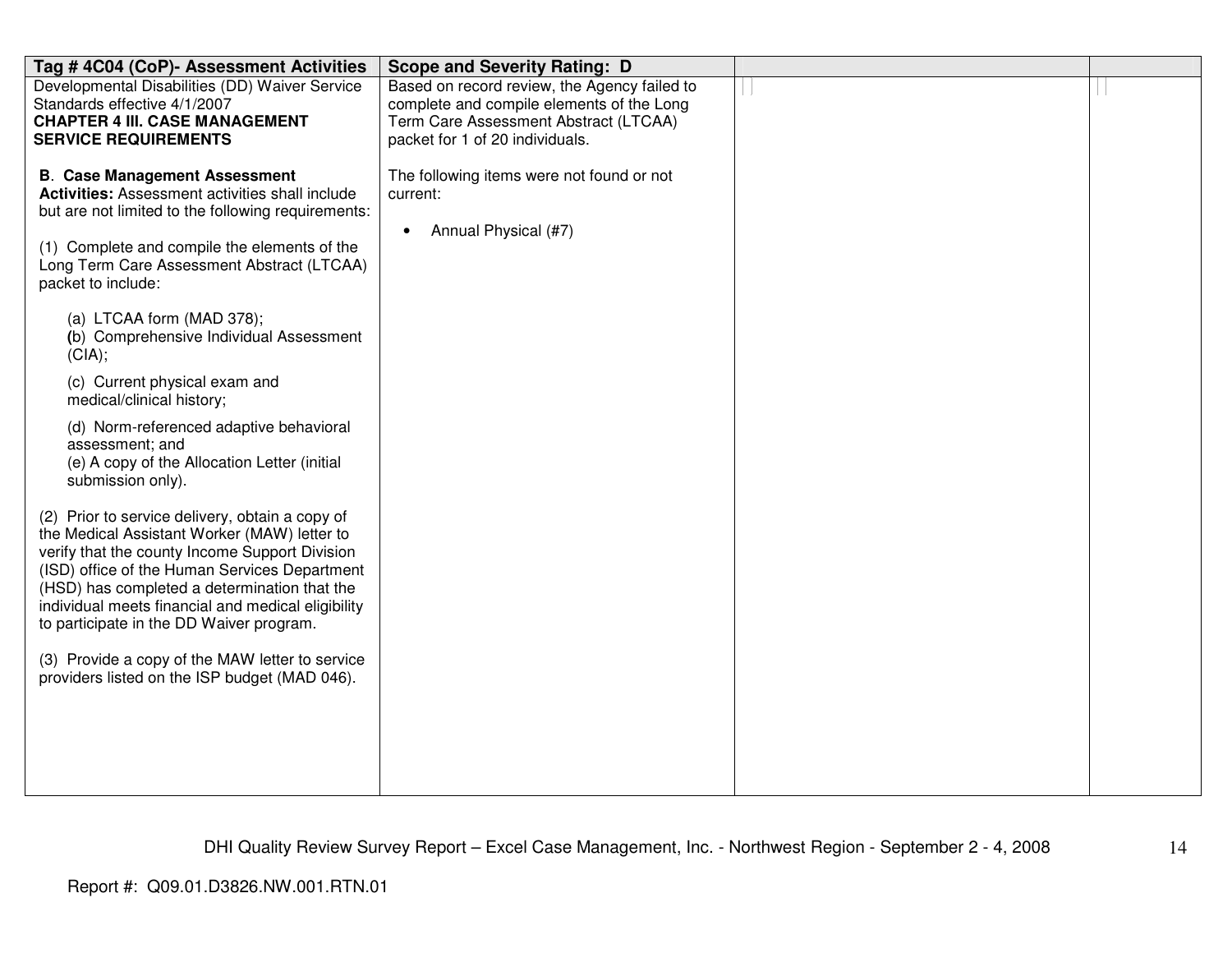| Tag #4C08 (CoP)- ISP Development                                                            | <b>Scope and Severity Rating: D</b>                                                           |  |
|---------------------------------------------------------------------------------------------|-----------------------------------------------------------------------------------------------|--|
| <b>Process</b>                                                                              |                                                                                               |  |
| Developmental Disabilities (DD) Waiver Service                                              | Based on record review, the Agency failed to                                                  |  |
| Standards effective 4/1/2007                                                                | provide documentation of Employment being                                                     |  |
| <b>CHAPTER 4 III. CASE MANAGEMENT</b><br><b>SERVICE REQUIREMENTS</b>                        | offered as a preferred day service over other day<br>service options for 1 of 20 individuals. |  |
| F. Case Manager ISP Development Process:                                                    |                                                                                               |  |
| (6) Case Managers shall operate under the                                                   | No evidence was found indicating offer of                                                     |  |
| presumption that all working age adults with                                                | employment was made:                                                                          |  |
| developmental disabilities are capable of                                                   |                                                                                               |  |
| working given the appropriate supports.                                                     | • Individual #13                                                                              |  |
| Individuals will be offered employment as a                                                 |                                                                                               |  |
| preferred day service over other day service                                                |                                                                                               |  |
| options. It is the responsibility of the Case                                               |                                                                                               |  |
| Manager and all IDT members to ensure that                                                  |                                                                                               |  |
| employment decisions are based on informed                                                  |                                                                                               |  |
| choices.                                                                                    |                                                                                               |  |
| The Case Manager shall verify that all<br>(a)                                               |                                                                                               |  |
| Jackson Class members who express an                                                        |                                                                                               |  |
| interest in work or who have employment-                                                    |                                                                                               |  |
| related desired outcome(s) in the ISP have an                                               |                                                                                               |  |
| initial or updated vocational assessment that                                               |                                                                                               |  |
| has been completed within the preceding twelve                                              |                                                                                               |  |
| $(12)$ months.                                                                              |                                                                                               |  |
| In cases when employment is not an<br>(b)                                                   |                                                                                               |  |
| immediate desired outcome, the ISP shall                                                    |                                                                                               |  |
| document the reasons for this decision and                                                  |                                                                                               |  |
| develop employment-related goals within the                                                 |                                                                                               |  |
| ISP that will be undertaken to explore                                                      |                                                                                               |  |
| employment options (e.g., volunteer activities,                                             |                                                                                               |  |
| career exploration, situational assessments,<br>etc.) This discussion related to employment |                                                                                               |  |
| issues shall be documented within the ISP or on                                             |                                                                                               |  |
| the DDSD Decision Justification form.                                                       |                                                                                               |  |
|                                                                                             |                                                                                               |  |
| (c) In the context of employment, informed<br>choices include the following:                |                                                                                               |  |
|                                                                                             |                                                                                               |  |
| Information regarding the range of<br>(i)                                                   |                                                                                               |  |
| employment options available to the                                                         |                                                                                               |  |
| individual                                                                                  |                                                                                               |  |
| (ii) Information regarding self-employment                                                  |                                                                                               |  |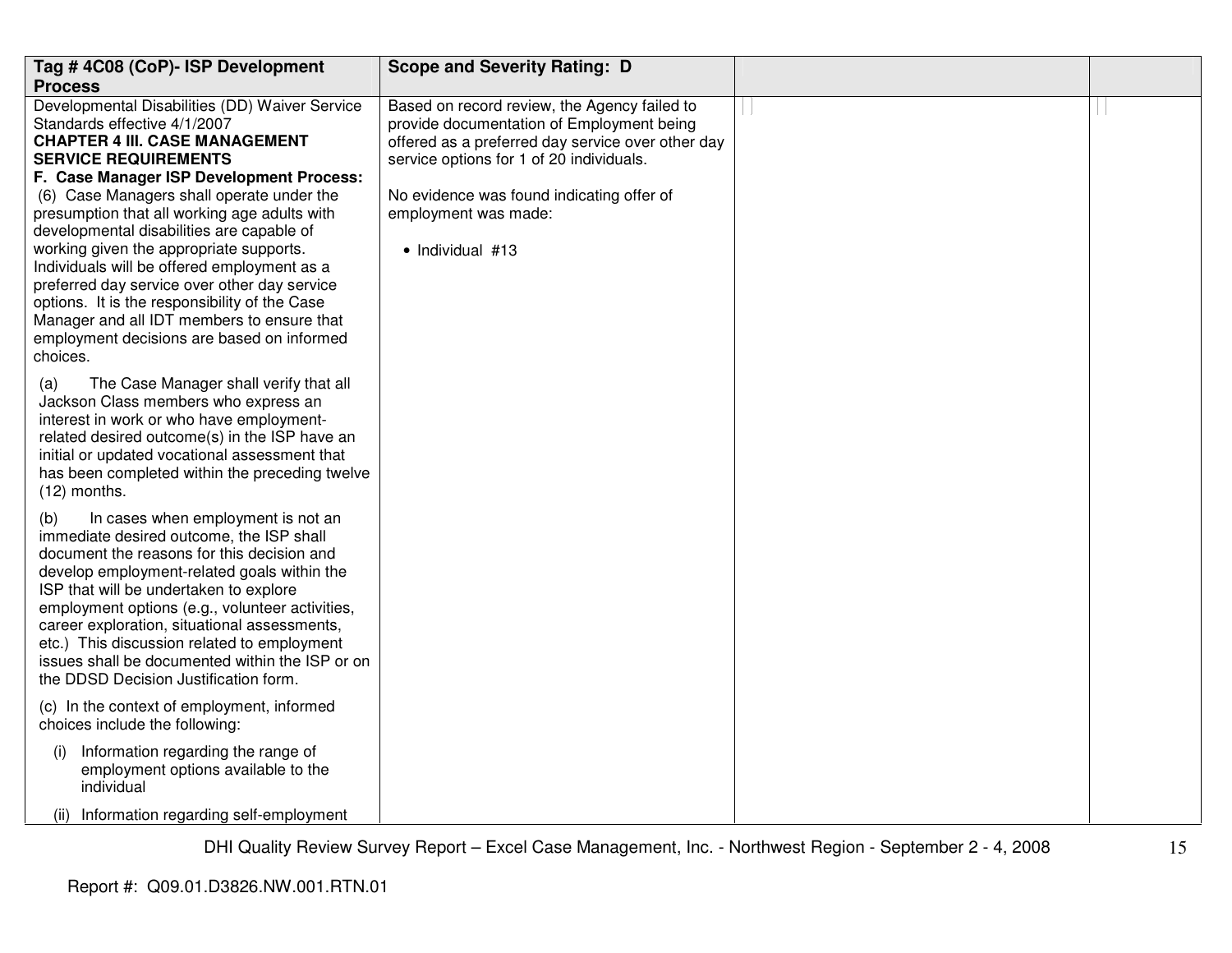| and customized employment options                                                               |  |  |
|-------------------------------------------------------------------------------------------------|--|--|
| (iii) Job exploration activities including<br>volunteer work and/or trial work<br>opportunities |  |  |
|                                                                                                 |  |  |
|                                                                                                 |  |  |
|                                                                                                 |  |  |
|                                                                                                 |  |  |
|                                                                                                 |  |  |
|                                                                                                 |  |  |
|                                                                                                 |  |  |
|                                                                                                 |  |  |
|                                                                                                 |  |  |
|                                                                                                 |  |  |
|                                                                                                 |  |  |
|                                                                                                 |  |  |
|                                                                                                 |  |  |
|                                                                                                 |  |  |
|                                                                                                 |  |  |
|                                                                                                 |  |  |
|                                                                                                 |  |  |
|                                                                                                 |  |  |
|                                                                                                 |  |  |
|                                                                                                 |  |  |
|                                                                                                 |  |  |
|                                                                                                 |  |  |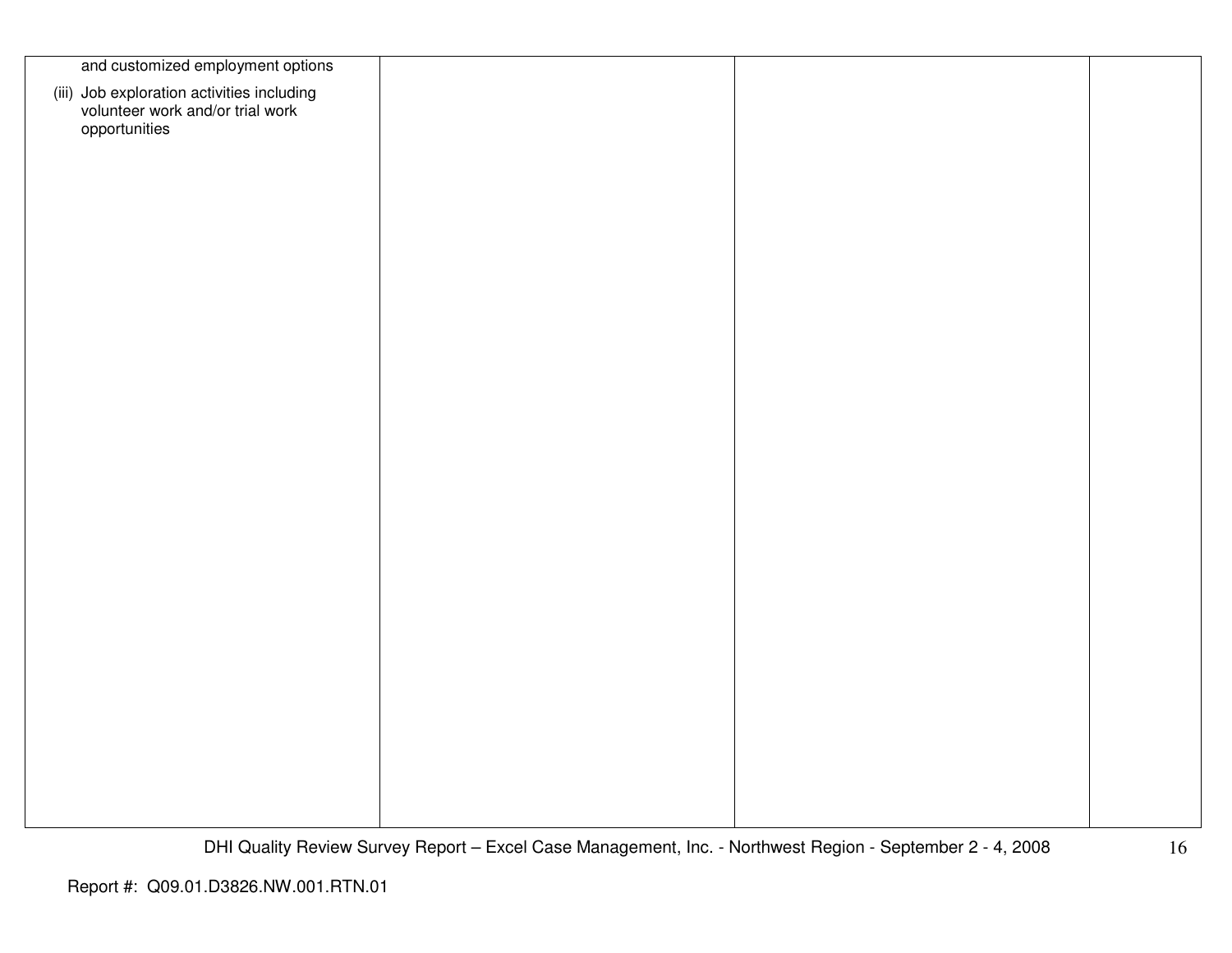| Tag #4C15 - QA Requirements - Code of                                                                                                                                                                                                                                                                                                                                                                                                                                   | <b>Scope and Severity Rating: B</b>                                                                                                                                                                                                         |  |
|-------------------------------------------------------------------------------------------------------------------------------------------------------------------------------------------------------------------------------------------------------------------------------------------------------------------------------------------------------------------------------------------------------------------------------------------------------------------------|---------------------------------------------------------------------------------------------------------------------------------------------------------------------------------------------------------------------------------------------|--|
| <b>Ethics</b>                                                                                                                                                                                                                                                                                                                                                                                                                                                           |                                                                                                                                                                                                                                             |  |
| Developmental Disabilities (DD) Waiver Service<br>Standards effective 4/1/2007<br><b>CHAPTER 4 IV. CASE MANAGEMENT</b><br><b>PROVIDER AGENCY REQUIREMENTS</b><br><b>C. Quality Assurance Requirements: Case</b><br>Management Provider Agencies will use an<br>Internal Quality Assurance and Improvement<br>Plan that must be submitted to and reviewed by<br>the Statewide Case Management Coordinator,<br>that shall include but is not limited to the<br>following: | Based on record review, the Agency failed to<br>provide the individual and/or guardian the Case<br>Management Code of Ethics for 16 of 20<br>individuals.<br>• Code of Ethics (#1, 2, 3, 5, 6, 7, 8, 9, 10, 11,<br>12, 13, 14, 15, 16 & 19) |  |
| (2) Case Managers and Case Management<br>Provider Agencies are required to promote and<br>comply with the Case Management Code of<br>Ethics:                                                                                                                                                                                                                                                                                                                            |                                                                                                                                                                                                                                             |  |
| Case Managers shall provide the<br>(a)<br>individual/guardian with a copy of the Code<br>of Ethics when Addendum A is signed.                                                                                                                                                                                                                                                                                                                                           |                                                                                                                                                                                                                                             |  |
| (b) Complaints against a Case Manager for<br>violation of the Code of Ethics brought to<br>the attention of DDSD will be sent to the<br>Case Manager's supervisor who is required<br>to respond within 10 working days to DDSD<br>with detailed actions taken. DDSD reserves<br>the right to forward such complaints to the<br>IRC.                                                                                                                                     |                                                                                                                                                                                                                                             |  |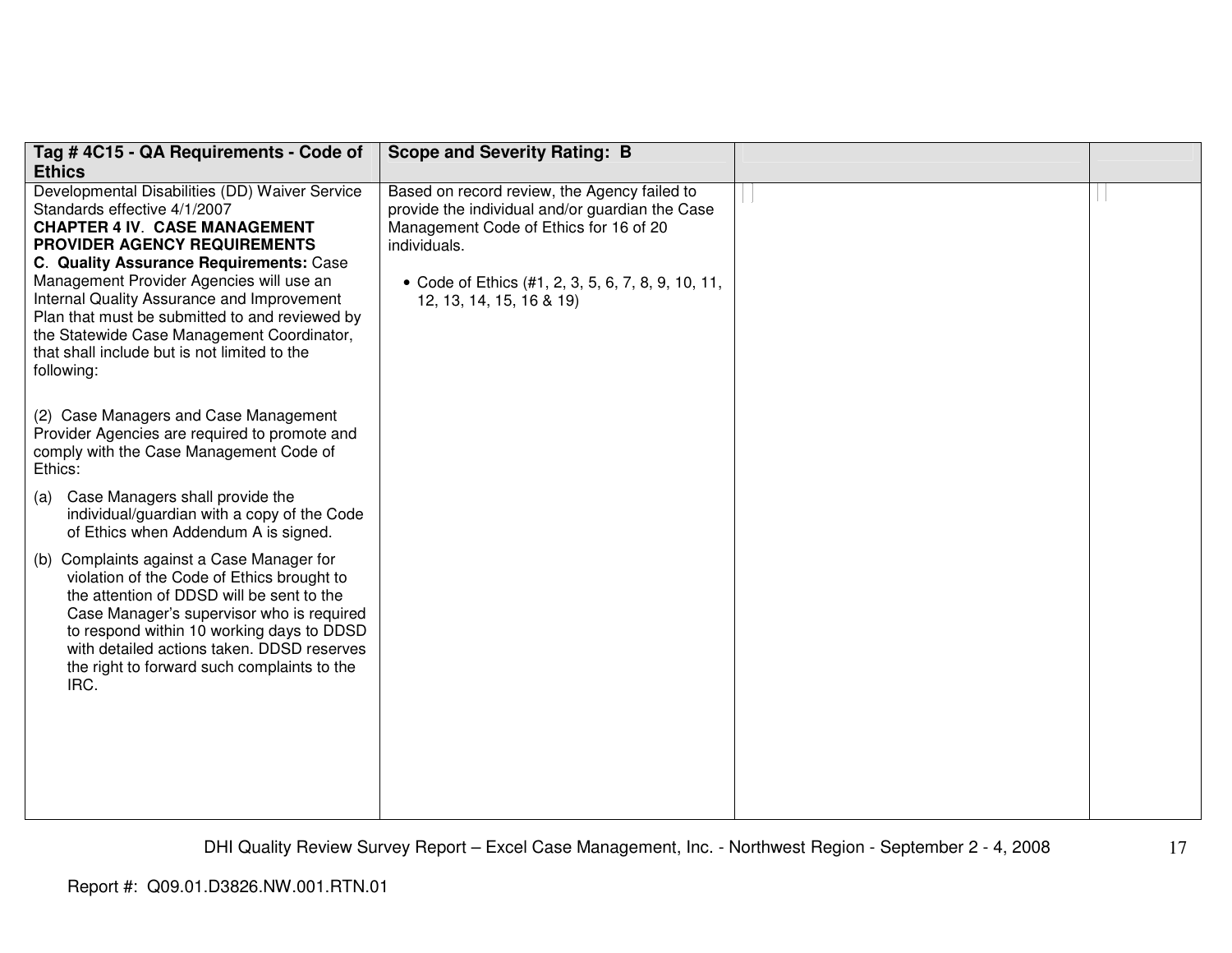| Tag #4C15 - QA Requirements                                                            | <b>Scope and Severity Rating: B</b>               |  |
|----------------------------------------------------------------------------------------|---------------------------------------------------|--|
| Developmental Disabilities (DD) Waiver Service                                         | Based on record review, the Agency failed to      |  |
| Standards effective 4/1/2007                                                           | assure that reports and ISP's meet required       |  |
| <b>CHAPTER 4 IV. CASE MANAGEMENT</b>                                                   | timelines and include the required content for 12 |  |
| PROVIDER AGENCY REQUIREMENTS                                                           | of 20 individuals.                                |  |
| C. Quality Assurance Requirements: Case                                                |                                                   |  |
| Management Provider Agencies will use an                                               | The following Quarterly/Bi-annual reports were    |  |
| Internal Quality Assurance and Improvement                                             | not found:                                        |  |
| Plan that must be submitted to and reviewed by                                         |                                                   |  |
| the Statewide Case Management Coordinator,                                             | • Community Living Quarterly Reports:             |  |
| that shall include but is not limited to the                                           |                                                   |  |
| following:                                                                             | ° Individual #7 (June 2007- June 2008)            |  |
| (1) Case Management Provider Agencies are                                              |                                                   |  |
| to:                                                                                    | ° Individual #8 (September 2007 - May             |  |
| Use a formal ongoing monitoring protocol<br>(a)                                        | 2008)                                             |  |
| that provides for the evaluation of quality,                                           |                                                   |  |
| effectiveness and continued need for                                                   | ° Individual #13 (July 2007 - September           |  |
| services and supports provided to the                                                  | 2007)                                             |  |
| individual. This protocol shall be written                                             |                                                   |  |
| and its implementation documented.                                                     | ° Individual #16 (April 2008 - June 2008)         |  |
| Assure that reports and ISPs meet required<br>(b)                                      |                                                   |  |
| timelines and include required content.                                                | ° Individual #19 (December 2007 - February        |  |
| Conduct a quarterly review of progress                                                 | 2008)                                             |  |
| (c)<br>reports from service providers to verify that                                   |                                                   |  |
| the individual's desired outcomes and                                                  | ° Individual #20 (June 2007- June 2008)           |  |
| action plans remain appropriate and                                                    | Due diligence provided. No plan of                |  |
| realistic.                                                                             | correction required.                              |  |
|                                                                                        |                                                   |  |
| (i) If the service providers' quarterly reports                                        | • Adult Habilitation Quarterly Reports:           |  |
| are not received by the Case Management                                                | • Individual #1 (January 2008 - June 2008)        |  |
| Provider Agency within fourteen (14) days                                              |                                                   |  |
| following the end of the quarter, the Case                                             | • Individual #2 (September 2007- November         |  |
| Management Provider Agency is to contact<br>the service provider in writing requesting | 2007 & March 2008 - August 2008)                  |  |
| the report within one week from that date.                                             |                                                   |  |
|                                                                                        | • Individual #6 (June 2007- August 2007 &         |  |
| (ii) If the quarterly report is not received within                                    | December 2007- February 2008)                     |  |
| one week of the written request, the Case                                              |                                                   |  |
| Management Provider Agency is to contact                                               | • Individual #7 (June 2007 - June 2008)           |  |
| the respective DDSD Regional Office in                                                 |                                                   |  |
| writing within one business day for                                                    | • Individual #13 (July 2007- September            |  |
| assistance in obtaining required reports.                                              | 2007)                                             |  |
|                                                                                        |                                                   |  |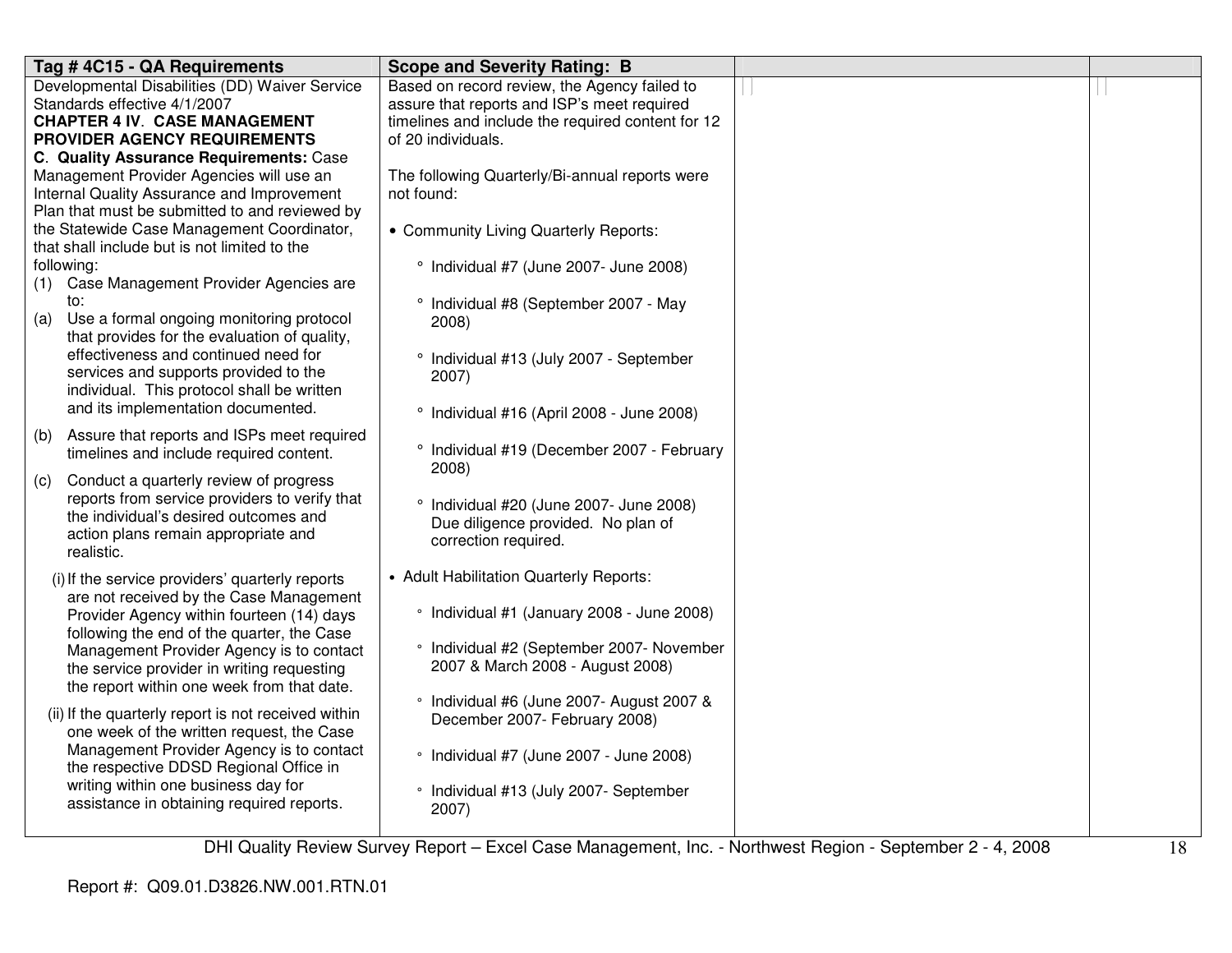| (d) | Assure at least quarterly that Crisis            | • Community Access Quarterly Reports:       |  |
|-----|--------------------------------------------------|---------------------------------------------|--|
|     | Prevention/Intervention Plans are in place       |                                             |  |
|     | in the residence and at the Provider Agency      | ° Individual #2 (September 2007- November   |  |
|     | of the Day Services for all individuals who      | 2007 & March 2008 - August 2008)            |  |
|     | have chronic medical condition(s) with           |                                             |  |
|     | potential for life threatening complications     | ° Individual #6 (June 2007- August 2007 &   |  |
|     | and/or who have behavioral challenge(s)          | December 2007 - February 2008)              |  |
|     | that pose a potential for harm to themselves     |                                             |  |
|     | or others.                                       | ° Individual #13 (July 2007- September      |  |
|     |                                                  | $2007$ )                                    |  |
| (e) | Assure at least quarterly that a current         |                                             |  |
|     | Health Care Plan (HCP) is in place in the        | ° Individual #14 (September 2007-           |  |
|     | residence and day service site for               | November 2007)                              |  |
|     | individuals who receive Community Living         |                                             |  |
|     | or Day Services and who have a HAT score         |                                             |  |
|     | of 4, 5, or 6. During face-to-face visits and    | • Supportive Employment Quarterly Report:   |  |
|     | review of quarterly reports, the Case            |                                             |  |
|     | Manager is required to verify that the Health    | ° Individual #20 (June 2007- June 2008)     |  |
|     | Care Plan is being implemented.                  |                                             |  |
|     |                                                  | • Behavioral Therapy Quarterly Report:      |  |
| (f) | Assure that Community Living Services are        |                                             |  |
|     | delivered in accordance with standards.          | ° Individual #9 (May 2008 - July 2008)      |  |
|     | including responsibility of the IDT Members      |                                             |  |
|     | to plan for at least 30 hours per week of        | • Speech and Language Therapy Bi-Annual     |  |
|     | planned activities outside the residence. If     | Report:                                     |  |
|     | this is not possible due to the needs of the     |                                             |  |
|     | individual, a goal shall be developed that       | ° Individual #9 (February 2008 - July 2008) |  |
|     | focuses on appropriate levels of community       | Due diligence provided. No plan of          |  |
|     | integration. These activities do not need to     | correction required.                        |  |
|     | be limited to paid supports but may include      |                                             |  |
|     | independent or leisure activities appropriate    | ° Individual #11 (January 2008 - June 2008) |  |
|     | to the individual.                               |                                             |  |
|     | Perform annual satisfaction surveys with         | ° Individual #20 (November 2007 - April     |  |
| (g) |                                                  | 2008)                                       |  |
|     | individuals regarding case management            |                                             |  |
|     | services. A copy of the summary is due           |                                             |  |
|     | each December 10 <sup>th</sup> to the respective | • Occupational Therapy Bi-Annual Report:    |  |
|     | DDSD Regional Office, along with a               |                                             |  |
|     | description of actions taken to address          | ° Individual #9 (October 2007 - March 2008) |  |
|     | suggestions and problems identified in the       | Due diligence provided. No plan of          |  |
|     | survey.                                          | correction required.                        |  |
| (h) | Maintain regular communication with all          |                                             |  |
|     | providers delivering services and products       |                                             |  |
|     |                                                  |                                             |  |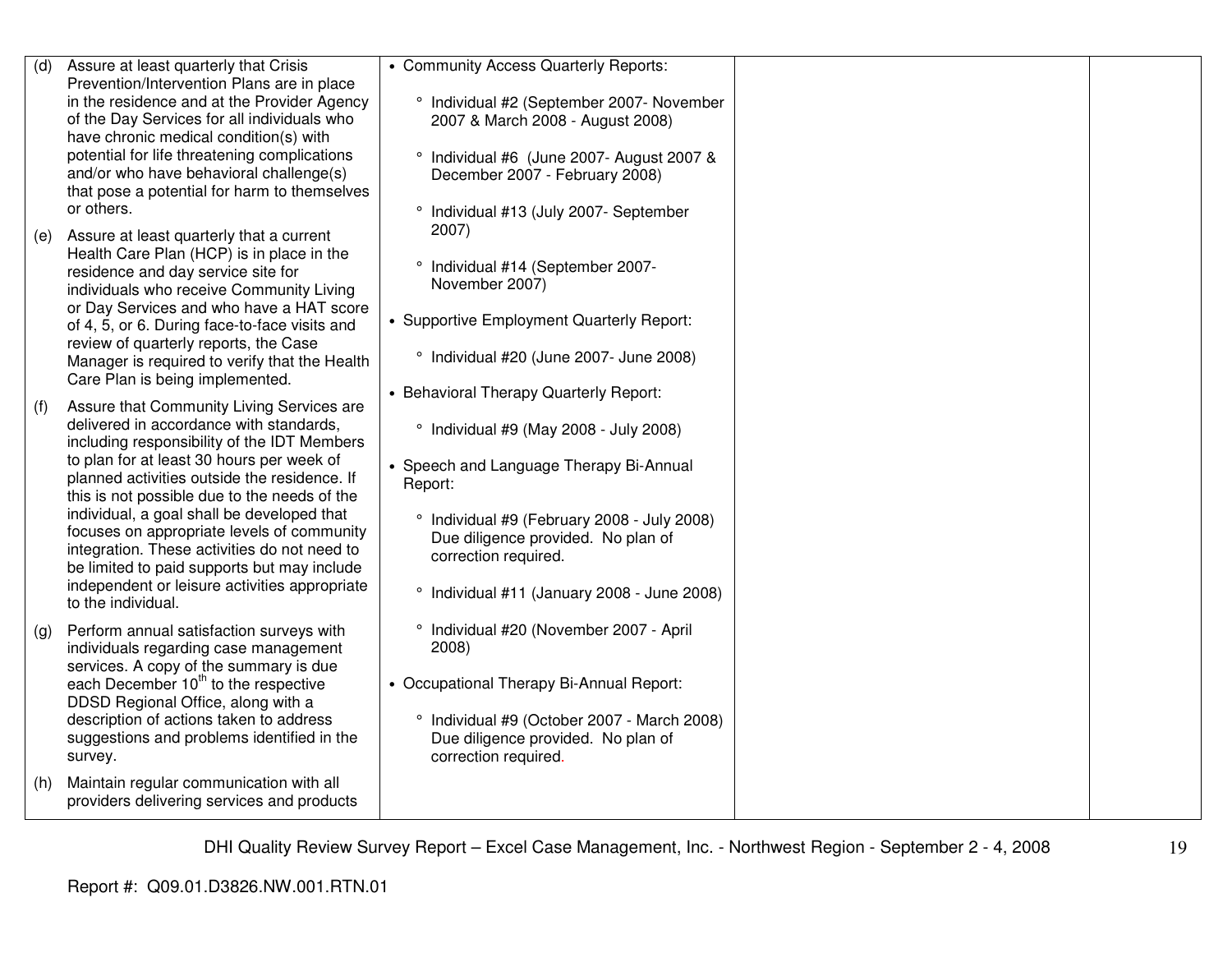|         | to the individual.                                                                                                                                                                                                                                                                                                                                                                                                                                                                                                                                                                                       |  |  |
|---------|----------------------------------------------------------------------------------------------------------------------------------------------------------------------------------------------------------------------------------------------------------------------------------------------------------------------------------------------------------------------------------------------------------------------------------------------------------------------------------------------------------------------------------------------------------------------------------------------------------|--|--|
| (i)     | Establish and implement a written<br>grievance procedure.                                                                                                                                                                                                                                                                                                                                                                                                                                                                                                                                                |  |  |
| (j)     | Notify appropriate supervisory personnel<br>within the Provider Agency if concerns are<br>noted during monitoring or assessment<br>activities related to any of the above<br>requirements. If such concerns are not<br>remedied by the Provider Agency within a<br>reasonable mutually agreed period of time,<br>the concern shall be reported in writing to<br>the respective DDSD Regional Office<br>and/or DHI as appropriate to the nature of<br>the concern. This does not preclude Case<br>Managers' obligations to report abuse,<br>neglect or exploitation as required by New<br>Mexico Statute. |  |  |
| (k)     | Utilize and submit the "Request for DDSD<br>Regional Office Intervention" form as<br>needed, such as when providers are not<br>responsive in addressing a quality<br>assurance concern. The Case Management<br>Provider Agency is required to keep a copy<br>in the individual's file.                                                                                                                                                                                                                                                                                                                   |  |  |
| Ethics: | (2) Case Managers and Case Management<br>Provider Agencies are required to promote and<br>comply with the Case Management Code of                                                                                                                                                                                                                                                                                                                                                                                                                                                                        |  |  |
| (a)     | Case Managers shall provide the<br>individual/guardian with a copy of the Code<br>of Ethics when Addendum A is signed.                                                                                                                                                                                                                                                                                                                                                                                                                                                                                   |  |  |
|         | (b) Complaints against a Case Manager for<br>violation of the Code of Ethics brought to<br>the attention of DDSD will be sent to the<br>Case Manager's supervisor who is required<br>to respond within 10 working days to DDSD<br>with detailed actions taken. DDSD reserves<br>the right to forward such complaints to the<br>IRC.                                                                                                                                                                                                                                                                      |  |  |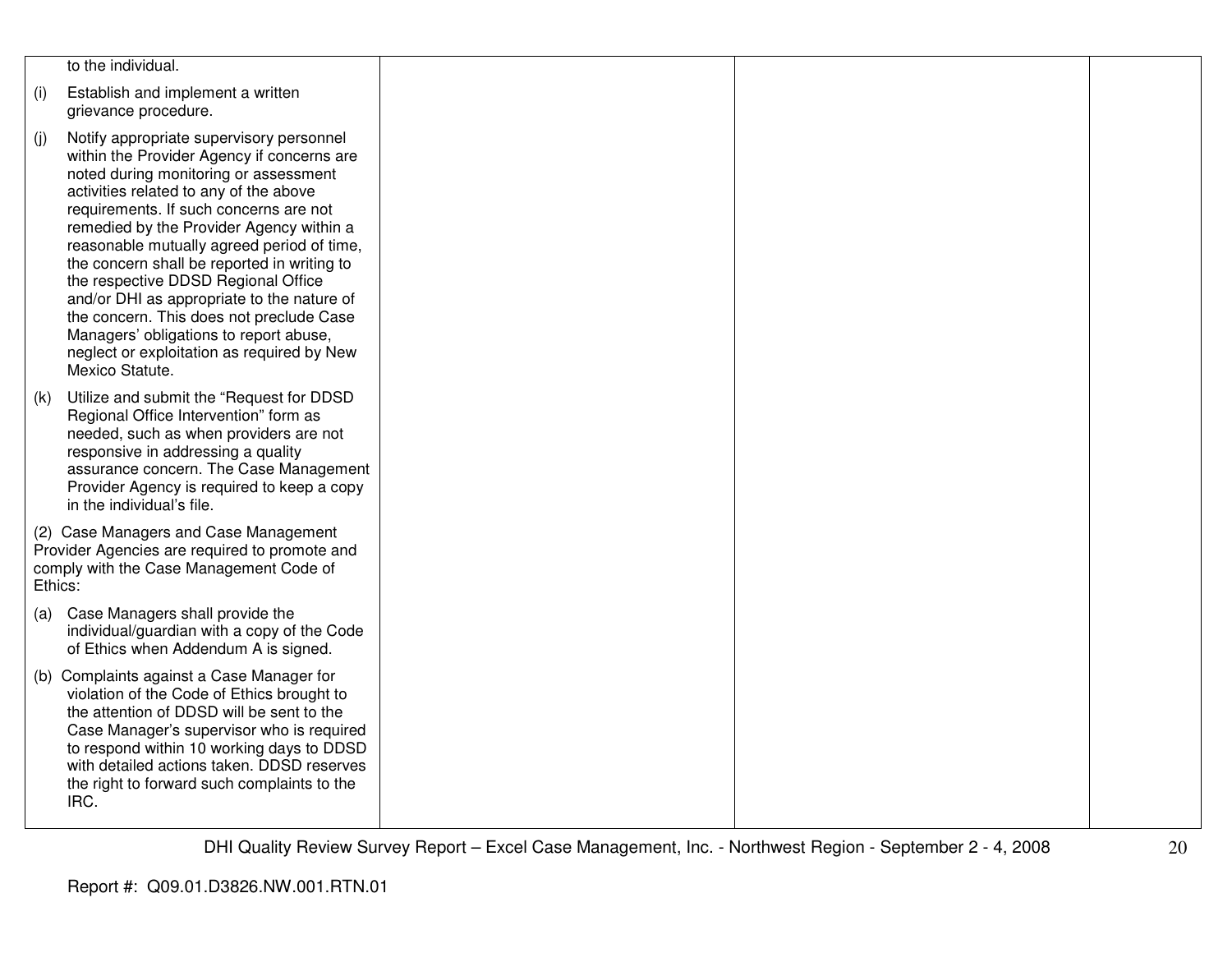|                                                                                                         | Tag #4C17 (CoP)- Case Mgr.                                                                                                                                                                                              | <b>Scope and Severity Rating: A</b>                                                                                    |  |
|---------------------------------------------------------------------------------------------------------|-------------------------------------------------------------------------------------------------------------------------------------------------------------------------------------------------------------------------|------------------------------------------------------------------------------------------------------------------------|--|
|                                                                                                         | <b>Qualifications</b><br>Developmental Disabilities (DD) Waiver Service<br>Standards effective 4/1/2007<br><b>CHAPTER 4 IV. CASE MANAGEMENT</b>                                                                         | Based on record review, the Agency failed to<br>ensure that Training requirements were met for 1<br>of 6 Case Managers |  |
| <b>PROVIDER AGENCY REQUIREMENTS</b><br>E. Case Manager Qualifications: Case                             |                                                                                                                                                                                                                         | Review of Case Manager training records found                                                                          |  |
| Managers, whether subcontracting or employed<br>by a Provider Agency, shall meet these<br>requirements: |                                                                                                                                                                                                                         | no evidence of the following required<br>DOH/DDSD trainings being completed:                                           |  |
|                                                                                                         | (1) Case Managers shall possess these<br>qualifications:                                                                                                                                                                | Pre-Service Manual (#43)<br>$\bullet$                                                                                  |  |
| (a)                                                                                                     | Licensed social worker, as defined by the<br>NM Board of Social Work Examiners; or                                                                                                                                      |                                                                                                                        |  |
| (b)                                                                                                     | Licensed registered nurse as defined by the<br>NM Board of Nursing; or                                                                                                                                                  |                                                                                                                        |  |
| (C)                                                                                                     | Bachelor's or Master's degree in social<br>work, psychology, counseling, nursing,<br>special education, or closely related field;<br>and                                                                                |                                                                                                                        |  |
| (d)                                                                                                     | Have one-year clinical experience, related<br>to the target population, working in any of<br>the following settings:<br>Home health or community health<br>(i)<br>program;<br>(ii) Hospital;<br>(iii) Private practice; |                                                                                                                        |  |
|                                                                                                         | (iv) Publicly funded institution or long-term<br>care program;<br>(v) Mental health program;<br>(vi) Community based social service<br>program; or<br>(vii) Other programs addressing the needs                         |                                                                                                                        |  |
| (e)                                                                                                     | of special populations, e.g., school.<br>Have a working knowledge of the health<br>and social resources available within a<br>region.                                                                                   |                                                                                                                        |  |
|                                                                                                         | (2) Within specified timelines, Case Managers<br>shall meet the requirements for training specified<br>in the DDSD policy governing the training                                                                        |                                                                                                                        |  |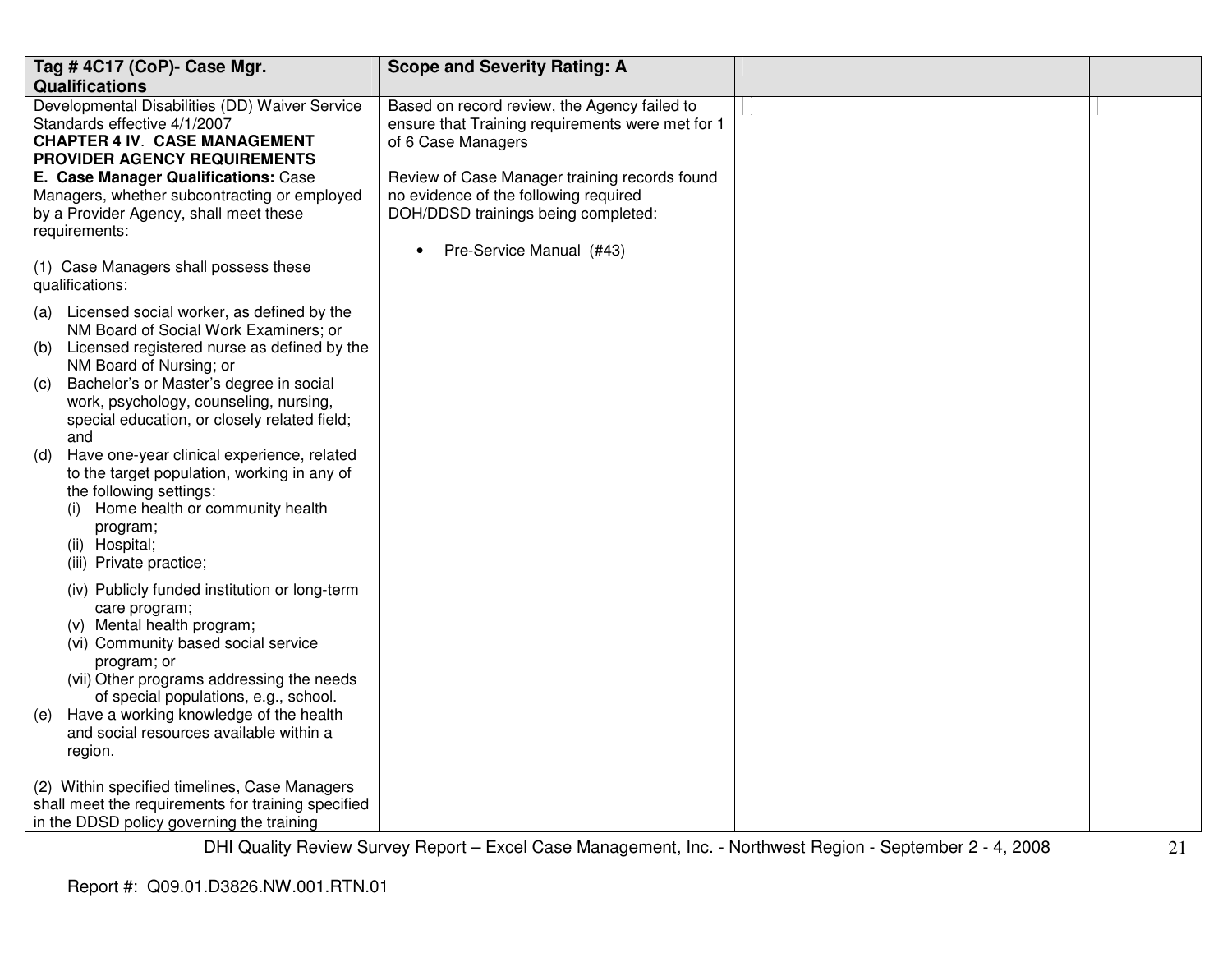| requirements for Case Managers serving             |  |  |
|----------------------------------------------------|--|--|
| individuals with developmental disabilities. All   |  |  |
| Case Management Provider Agencies are              |  |  |
| required to report required personnel training     |  |  |
| status to the DDSD Statewide Training Database     |  |  |
| as follows:                                        |  |  |
| (a) Initial comprehensive personnel status         |  |  |
| report (name, date of hire, identification         |  |  |
| number category) on all required personnel         |  |  |
| to be submitted to DDSD Statewide                  |  |  |
| Training Database within the first ninety          |  |  |
| (90) calendar days of providing services; &        |  |  |
| Quarterly personnel update reports sent to<br>(b)  |  |  |
| DDSD Statewide Training Database to                |  |  |
| reflect new hires, terminations, or agency         |  |  |
| position changes, and name changes.                |  |  |
| (3) Prior written approval from DDSD is required   |  |  |
|                                                    |  |  |
| for any person providing services as an intern in  |  |  |
| Case Management. If approval is granted,           |  |  |
| DDSD reserves the right to add conditions (i.e.,   |  |  |
| supervisor review and sign off on quality of work) |  |  |
| that shall be adhered to and may rescind the       |  |  |
| approval at any time for any reason.               |  |  |
| (4) Written approval from DDSD is required for     |  |  |
| any person applying to be a Case Management        |  |  |
| subcontractor before the person is hired.          |  |  |
|                                                    |  |  |
| (5) Exception: If a Case Management Provider       |  |  |
| Agency has made reasonable efforts to recruit      |  |  |
| Case Management personnel with the required        |  |  |
| qualifications without success, that Case          |  |  |
| Management Provider Agency may request an          |  |  |
| exception from the Case Manager Qualifications     |  |  |
| from the DDSD Central Office as per the            |  |  |
| following procedure:                               |  |  |
| (a) The requesting Provider Agency will            |  |  |
| describe and document all efforts made to          |  |  |
|                                                    |  |  |
| recruit Case Managers with the required            |  |  |
| qualifications and the results of those            |  |  |
| efforts.                                           |  |  |
| The requesting Provider Agency will<br>(b)         |  |  |
| describe and document in detail the                |  |  |
| relevant educational, employment,                  |  |  |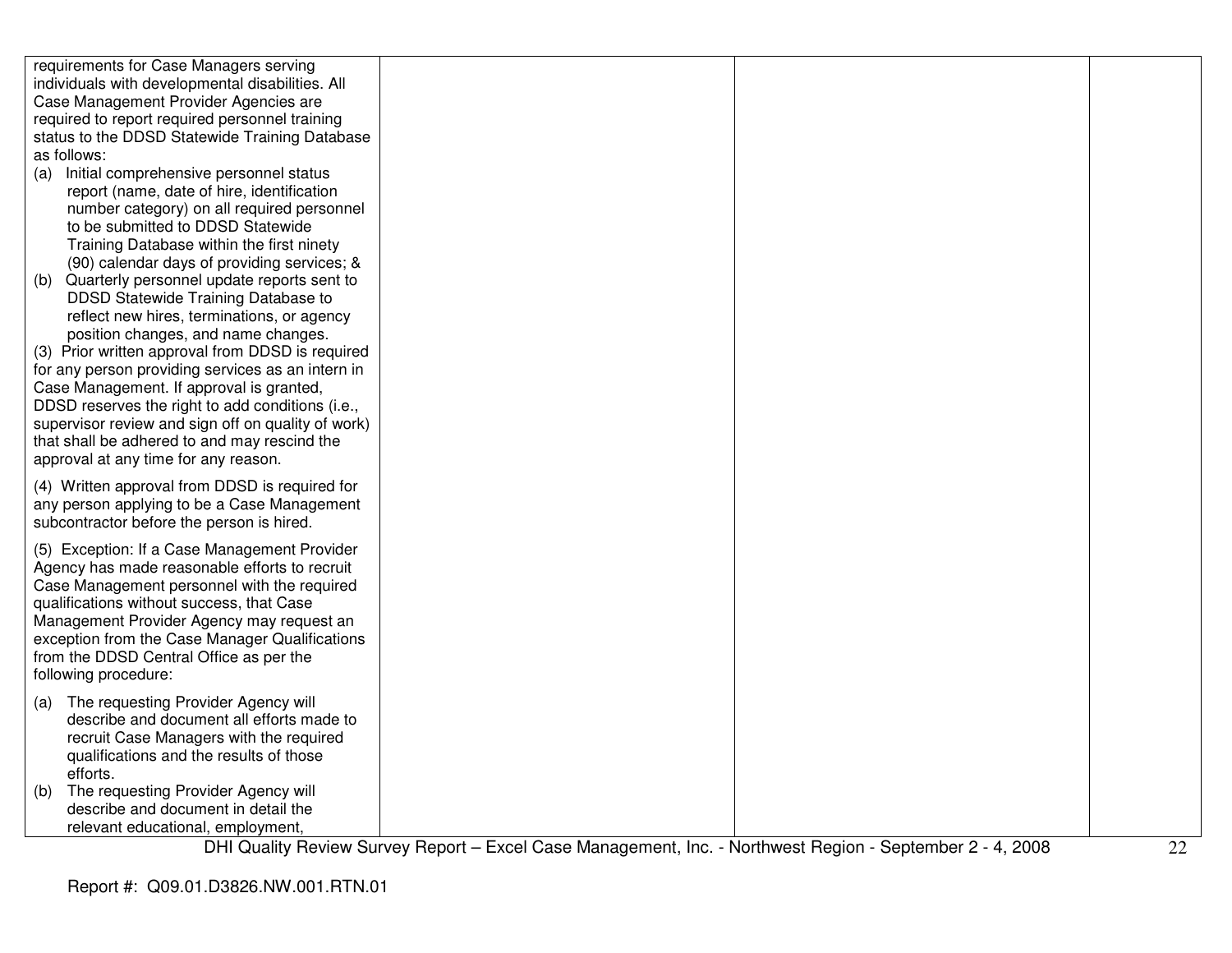| (c) | volunteer, familial, and other experience<br>that will qualify the prospective candidate<br>for successful employment as a Case<br>Manager. Consideration may be given for<br>unique skills needed by the Provider<br>Agency such as fluency in a language other<br>than English.<br>If the exception is granted, DDSD reserves<br>the right to add conditions (e.g., specific<br>training, supervisory oversight) that shall be<br>adhered to and may rescind the exception<br>at any time for any reason. |  |  |
|-----|-------------------------------------------------------------------------------------------------------------------------------------------------------------------------------------------------------------------------------------------------------------------------------------------------------------------------------------------------------------------------------------------------------------------------------------------------------------------------------------------------------------|--|--|
|     |                                                                                                                                                                                                                                                                                                                                                                                                                                                                                                             |  |  |
|     |                                                                                                                                                                                                                                                                                                                                                                                                                                                                                                             |  |  |